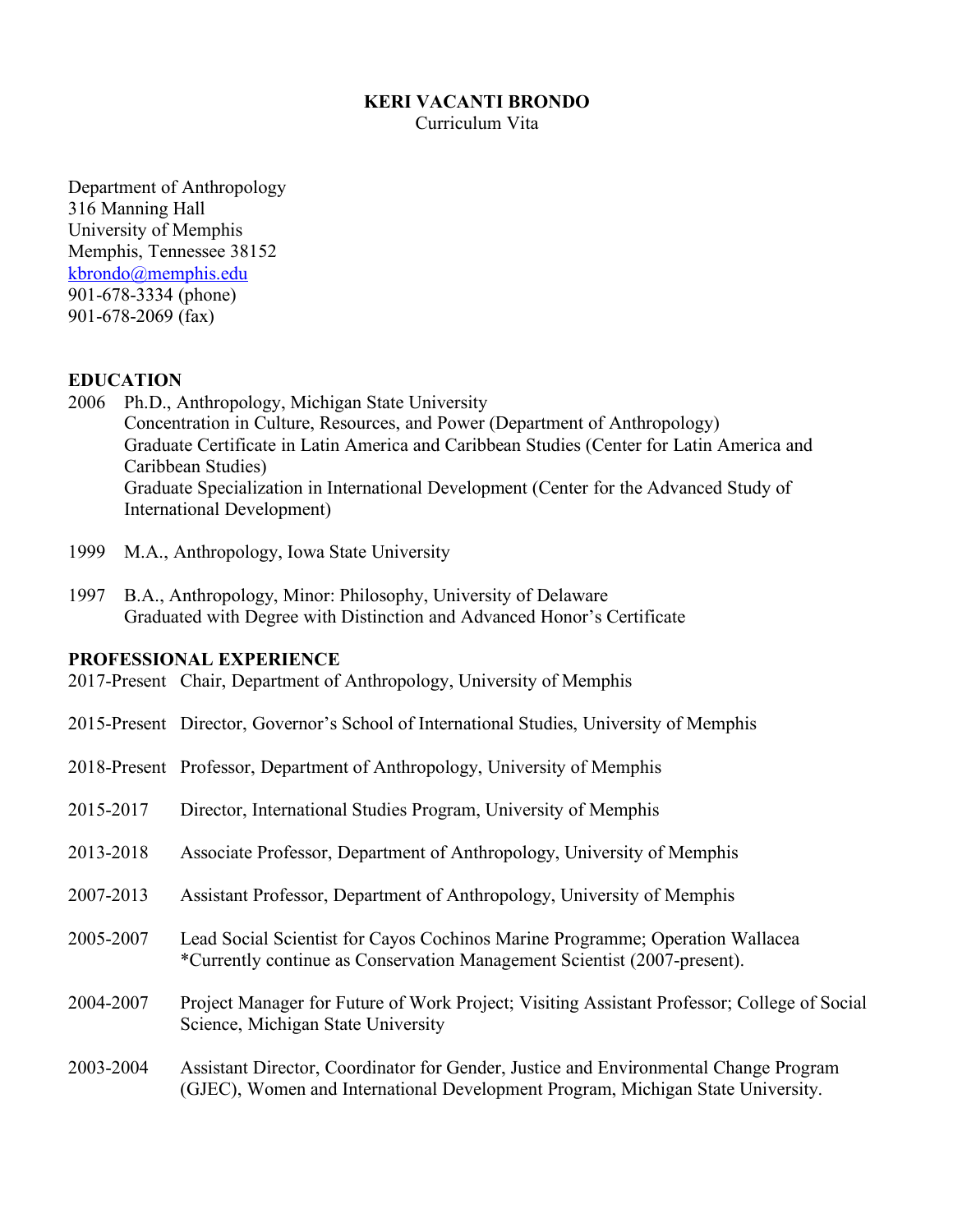## **PUBLICATIONS**

## **Books – Monographs**

- … **Brondo, Keri Vacanti.** (forthcoming, in press, 2021). Voluntourism and Multispecies Collaboration: Life, Death, and Conservation in the Mesoamerican Barrier Reef. Critical Green Engagement Series. University of Arizona Press.
- 2013 **Brondo, Keri Vacanti**. Land Grab: Green Neoliberalism, Gender, and Garifuna Resistance. University of Arizona Press. \* Nominated for Michele Z. Rosaldo Book Prize, Association of Feminist Anthropology.

## **Books – Edited Volumes**

- . . . Bolles, Lynn A., Ruth Gomberg-Muñoz, Bernard Perley, and **Keri Vacanti Brondo** (eds.). Anthropological Theory for the 21<sup>st</sup> Century: Thinking with the Canon. (forthcoming, in press, 2021). *Toronto University Press.*
- 2020 **Brondo, Keri Vacanti**. (author/editor) Cultural Anthropology: Contemporary, Public, and Critical Readings. Oxford University Press. 2nd Edition. (copyright 2020; in print Aug 2019) *\*Author of introductory chapter (overview of the discipline, theory, and engaged anthropology traditions + 14 original introductory essays to the 14 parts of the book).*
- 2017 **Brondo, Keri Vacanti**. (author/editor) Cultural Anthropology: Contemporary, Public, and Critical Readings. Oxford University Press. 1st Edition. (copyright 2017; in print 2016) *\*Author of introductory chapter (overview of the book and engaged anthropology traditions + 12 introductory essays to the 12 parts of the book).*
- 2010 **Brondo, Keri Vacanti** and Tara Hefferan. (eds.) Intersections of Faith and Development in Local-Global Contexts. NAPA Bulletin, Wiley-Blackwell.

## **Refereed Journal Articles and Chapters**

- . . . Feldman, Lindsey, **Keri Vacanti Brondo,** Stanley Hyland, and Edward Maclin. (forthcoming, in press, 2021). Grit, Grind, and Praxis: The Memphis Model of Applying Anthropology. Special Issue: Innovating Applied Anthropology Education. *Annuals of Anthropological Praxis.*
- . . . Emily, Brunson, **Keri Vacanti Brondo**, Toni Copeland, Doug Henry, and David Himmelgreen. (forthcoming, in press, 2021). Introduction: Innovating Applied Anthropology Education. Special Issue: Innovating Applied Anthropology Education. *Annuals of Anthropological Praxis.*
- . . . **Brondo, Keri Vacanti.** (forthcoming, under contract). "There is Nothing to Celebrate": Gender, Communal Land Titling, and the Paradoxes of Indigenous Rights for Honduran Garifuna. In Bernard Perley's (ed.) *Remediating Cartographies of Erasure: Anthropology, Indigenous Epistemologies, and the Global Imaginary*. Lincoln: University of Nebraska Press.
- 2019 **Brondo, Keri Vacanti**. Entanglements in Conservation: Utila's Emerging Economy of Affect. In Mary Mostafanezhad and Roger Norum's *Political Ecology of Tourism in the Anthropocene.*  Routledge. ISBN 978-0-367-42159-5. Publication date 12/2/2019. \*Note: this is a reproduction of my 2019 JOST article.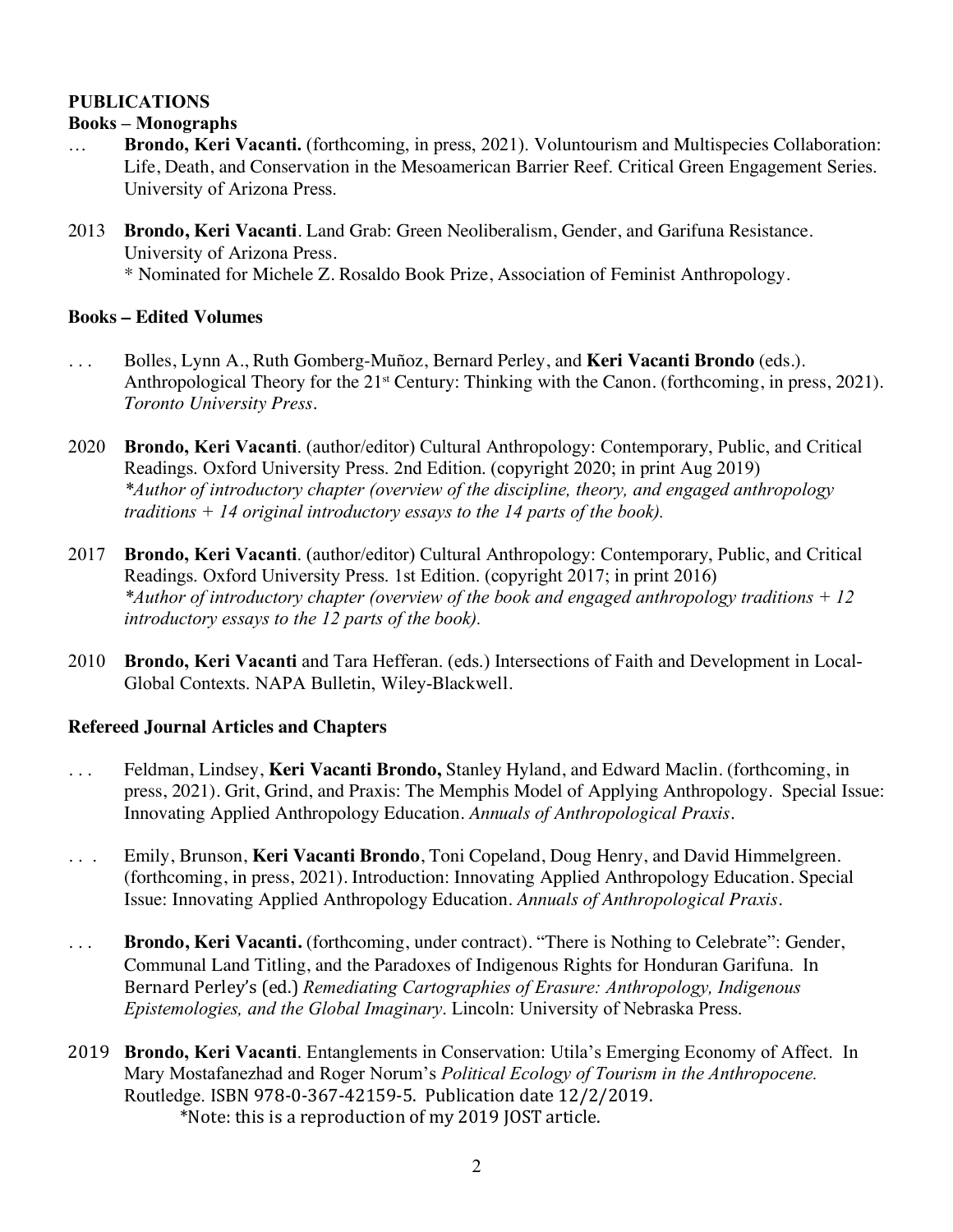- 2019 Kent, Suzanne and **Keri Vacanti Brondo**. "Years Ago the Crabs was so Plenty:" Anthropology's Role in Ecological Grieving and Conservation Work. *Culture, Agriculture, Food and Environment.* 42(2): 16-24.
- 2019 **Brondo, Keri Vacanti**. Entanglements in Conservation: Utila's Emerging Economy of Affect. *Journal of Sustainable Tourism.* 27(4): 590-627.
- 2018 **Brondo, Keri Vacanti**. "A Dot on a Map": Gender, Communal Land Titling, and the Paradoxes of Indigenous Rights for Honduran Garifuna. *Political and Legal Anthropology.* 41(2): 185-200.
- 2016 **Brondo, Keri Vacanti,** Suzanne Kent, and Arleen Hill. Teaching Collaborative Environmental Anthropology: A Case Study Embedding Engaged Scholarship in Critical Approaches to Voluntourism. In "*Involve Me and I Learn:" Teaching Anthropology and Research Methods in the Classroom and Beyond.* Edited by Toni Copeland and Francois Dengah. Annals of Anthropological Practice*,* 40(2): 182-195.
- 2015 **Brondo, Keri Vacanti**. The Spectacle of Saving: Conservation Voluntourism and the New Neoliberal Economy on Utila, Honduras. *Journal of Sustainable Tourism.* 23(10): 1405-1425.
- 2014 Farr, Matthew, **Keri Vacanti Brondo**, and Scout Anglin. Shifting Gears: The Intersections of Race and Sustainability in Memphis. In *Sustainability as Myth and Practice in the Global City.* Edited by Cindy Isenhour, Melissa Checker, and Gary McDonough. Cambridge University Press. Pp. 285-305.
- 2012 **Brondo, Keri Vacanti** and Linda Bennett. Career Subjectivities in American Anthropology: Gender, Practice, and Resistance. *American Anthropologist.* 114(4): 598-610.
- 2011 **Brondo, Keri Vacanti** and Natalie Bown. Neoliberal Conservation, Garifuna Territorial Rights, and Resource Management in the Cayos Cochinos Protected Area. *Conservation & Society.* 9(2): 91-105.
- 2011 **Brondo, Keri Vacanti**. From Fishing to Tourism? Conservation, Development, and Garifuna Activism in the Cayos Cochinos Marie Protected Area. *Cengage Learning's Anthropology CourseReader.* Detroit: Gale.
- 2010 **Brondo, Keri Vacanti** and Marietta L. Baba. Last In, First Out: A Case Study of Lean Manufacturing in North America's Automobile Industry. *Human Organization* 63(9): 263-264. Erratum published (to correct title) in 69(4): 417.
- 2010 **Brondo, Keri Vacanti** and Katherine Lambert-Pennington. "Coalition of Trust" or "Trust Me I Know What's Best": When Southern Progressivism Meets PAR-informed Engaged Scholarship. *Urban Anthropology* 39(3):199-339*.*
- 2010 **Brondo, Keri Vacanti**. Practicing Anthropology in a Time of Crisis: 2009 Year in Review. *American Anthropologist* 112(2): 208-218.
- 2010 Connolly, Robert and **Keri Vacanti Brondo**. Incarnate Theology and the Social Gospel: Exploring the Mississippi Model of Episcopal Medical Missions to Panama. In *Intersections of Faith and Development in Local-Global Contexts*. Edited by Keri Vacanti Brondo and Tara Hefferan. NAPA Bulletin 33(1): 31-49.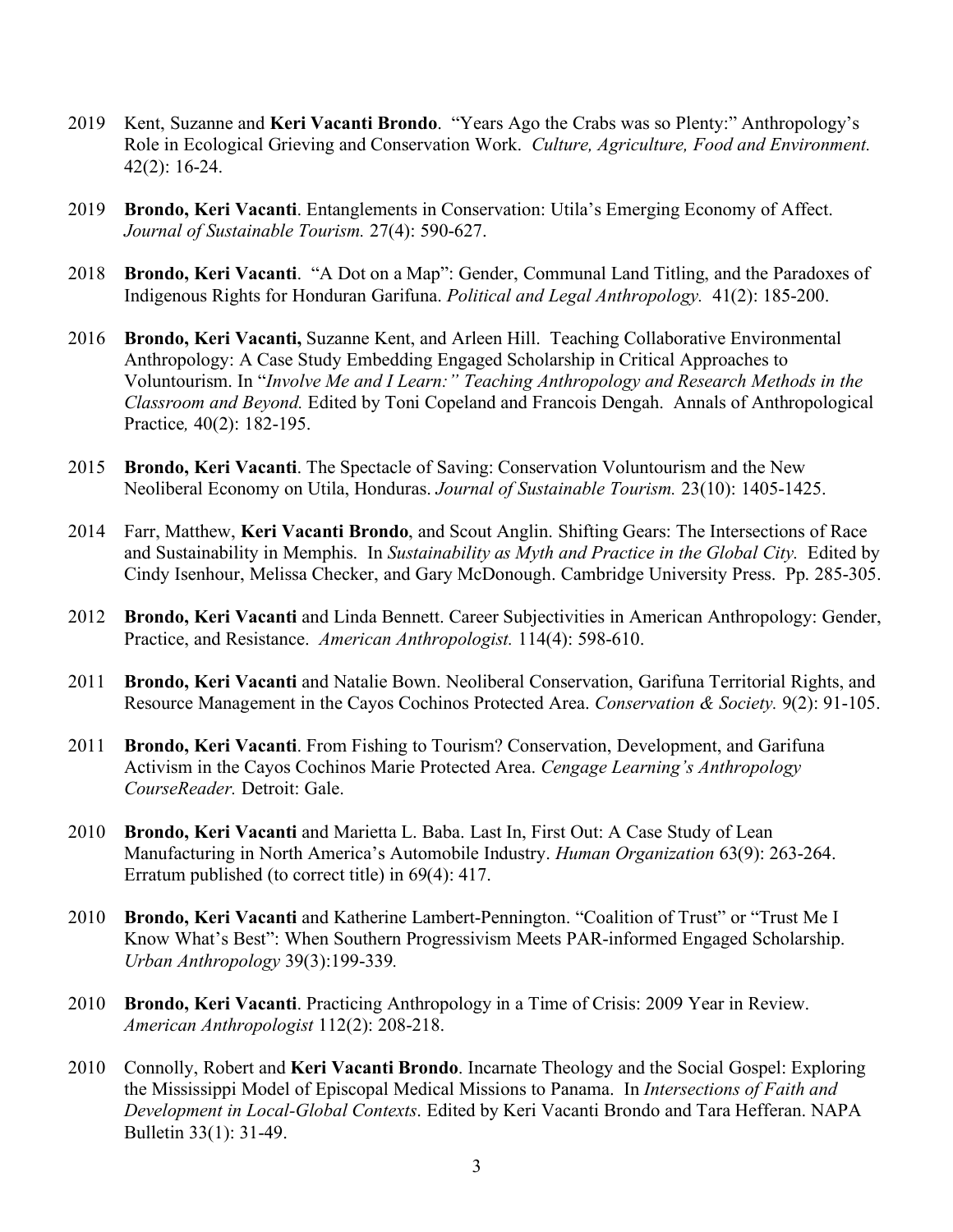- 2010 **Brondo, Keri Vacanti** and Tara Hefferan. (eds) Resource Guide for Anthropologists Working in Faith-Based Development. In *Intersections of Faith and Development in Local-Global Contexts*. NAPA Bulletin 33(1): 161-70.
- 2010 **Brondo, Keri Vacanti**. When Mestizo Becomes (Like) Indio…or is it Garifuna?: Negotiating Indigeneity and 'Making Place' on Honduras' North Coast. *Journal of Latin American and Caribbean Anthropology* 15(1): 171-194.
- 2010 **Brondo, Keri Vacanti and** Laura Woods. Garifuna Land Rights and Ecotourism as Economic Development in Honduras' Cayos Cochinos Marine Protected Area. In *Ecotourism-Sustainable Development*. Edited by Vanga Surendar Reddy. Nagarjuna Hills, Punjagutta, India: Amicus Books. The Icfai University Press. Pp. 87-113. (*\*reprint of Brondo and Woods 2007, originally published in Ecological and Environmental Anthropology).*
- 2009 **Brondo, Keri Vacanti,** Carla Guerron-Montero, and Catherine Kingfisher. The Squeaky Wheels Squeaks Again: Reflections on the Committee on the Status of Women in Anthropology. *Voices* 9(1): 5-8.
- 2008 **Brondo, Keri Vacanti**. La pérdida de la tierra y el activismo de las mujeres garífunas en la costa norte de Honduras. *Journal of International Women's Studies.* 9(4): 372-394. [Spanish translation of Brondo 2007]
- 2007 **Brondo, Keri Vacanti**. Garifuna Women's Land Loss and Activism in Honduras. *Journal of International Women's Studies.* 9(1):99-116.
- 2007 **Brondo, Keri Vacanti** and Laura Woods. Garifuna Land Rights and Ecotourism as Economic Development in Honduras' Cayos Cochinos Marine Protected Area." *Ecological and Environmental Anthropology* 3(1):2-18.
- 2005 **Brondo, Keri**, Marietta Baba, Sengun Yeniyurt, and Janell Townsend. Fertile Ground: Homegrown Loyalty Makes for Globally Competitive Industry. In EPIC 2005. *American Anthropological Association*. University of California Press. Pp. 158-166.

#### **Non-refereed Journal Articles and Chapters**

- 2011 **Brondo, Keri Vacanti**, Natalie Bown and Laura Woods. Protecting Garifuna Territory for Whom? Gender, Power, and Ecotourism in the Cayos Cochinos Marine Protected Area. *Practicing Anthropology.* 33(4): 13-18.
- 2010 **Brondo, Keri Vacanti**. Rights, Roots and Resource Control in Honduras' Cayos Cochinos Marine Protected Area. Special Issue "Recent Perspectives on Ecotourism" (edited by David Fleischer and Rodrigo Paranhos). *Electronic Journal of University of Brasilia, Brazil.*

#### **Book and Film Reviews**

2016 **Brondo, Keri Vacanti.** Review: Is Black Social Movements in Latin America by Jean Muteba Rahier. *Journal of Latin American and Caribbean Anthropology,* 21(2): 382-384.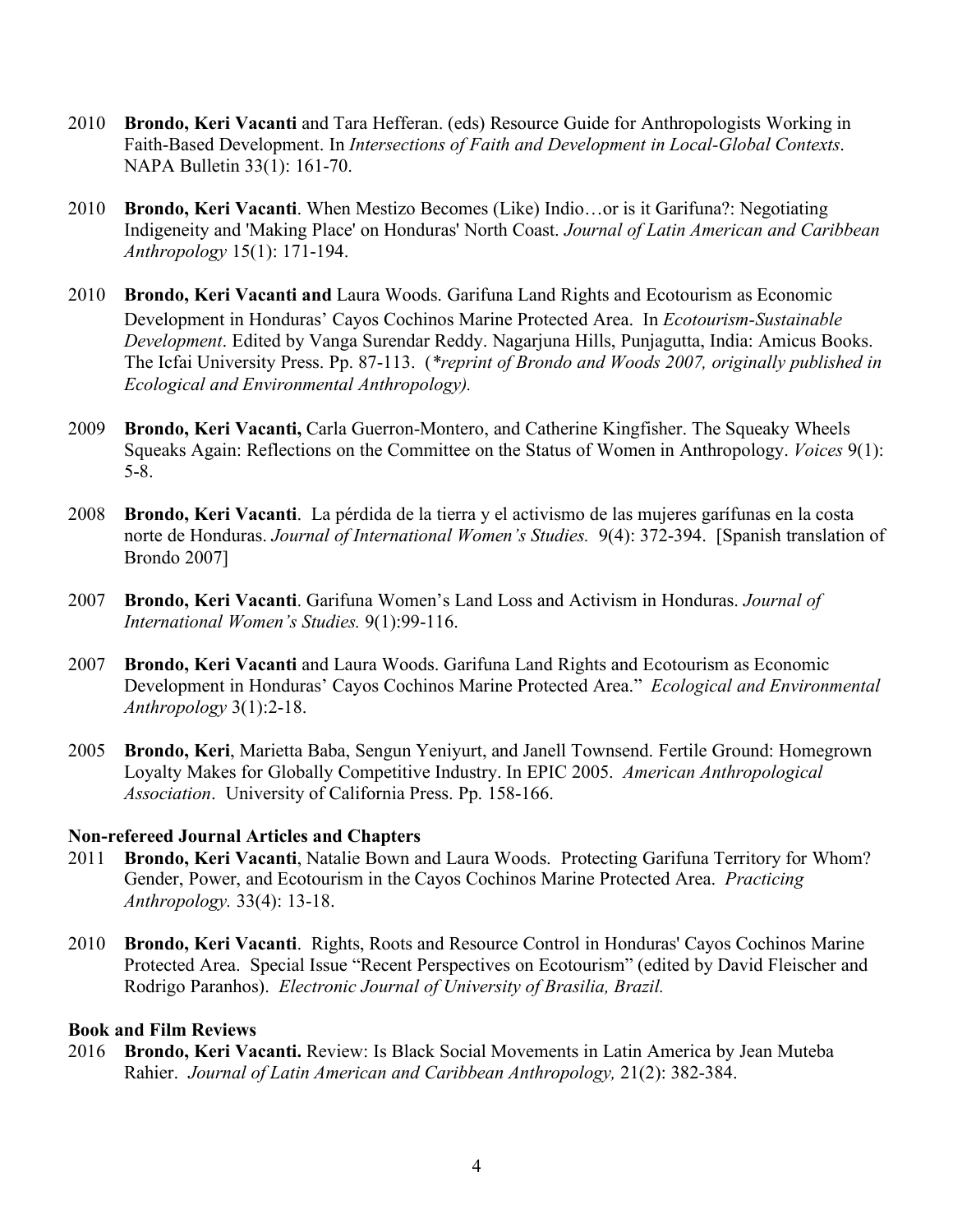- 2016 **Brondo, Keri Vacanti.** Garifuna Homecoming: Cultural Revival among then Caribs of St. Vincent. Review of ": Yurumein Homeland: The Caribs of St. Vincent" by Andrew E. LeLand. *Current Anthropology,* 57(2): 244-245.
- 2015 **Brondo, Keri Vacanti**. Review: Mining Coal and Undermining Gender: Rhythms of Work and Family in the American West. *American Anthropologist.* 117(4): 867.
- 2011 **Brondo, Keri Vacanti**. Review: Black and Indigenous: Garifuna Activism and Consumer Culture in Honduras by Mark Anderson. *American Ethnologist.* 38(3): 598-600.
- 2011 **Brondo, Keri Vacanti**. Review: The Meskwaki and Anthropologists: Action Anthropology Reconsidered by Judith M. Daubenmier. *Journal of American Ethnic History.* 30(4) 77-79.

#### **Encyclopedia Articles**

- 2012 **Brondo, Keri Vacanti**.Joseph K. Golson (ed.), Tennessee Consumption and Waste. *Encyclopedia of Consumption and Waste.* Sage Publications.
- 2009 **Brondo, Keri Vacanti**. Women's Leadership in Anthropology. In Sarah Brewer (ed.), *Gender and Women's Leadership: A Reference Handbook, Volume 2.* Sage Publications. Pages 650-659.

#### **Technical and Agency Report**

- 2017 McGee, Zack and **Keri Brondo**. Resident Perspectives on Natural Assets and Vulnerabilities, Conservation, Development & Sustainability on the Island of Utila Honduras. Report prepared for FIB, Kanahau, BICA, Coral Reef Alliance, and WSORC. March 29, 2017.
- 2016 Daryl Stephens, Risako Sakai, Sam Cruze, **Keri Brondo**, Arleen Hill, and Suzanne Kent. Volunteer Expectations, Motivations, and Environmental Perspectives on Utila, Honduras. Report for Iguana Research and Breeding Station, Kanahau Conservation Research Facility, CORAL Reef Alliance, and the Bay Islands Conservation Association.
- 2015 **Brondo, Keri,** Elizabeth Briody and Kim Baker. Improving the Effectiveness of AAA's Committee Structure. Report to the Executive Board. American Anthropological Association. May 14, 2015.
- 2015 **Brondo, Keri**, Bill McKinney, Mary O'dell Butler, Kyle Simpson and Sanne Roijmans. Exploring the Relationships of Anthropological Practitioners to Academic Departments. Committee on Practicing, Applied, and Public Interest Anthropology. American Anthropological Association.
- 2015 Stephens, Daryl, **Keri Brondo,** and Kyle Simpson. Public Perceptions of Forest Health, Use, and Management in Memphis, TN's State Natural Areas: A report on public understandings and perspectives of the Lucius Burch State Natural Area and Old Forest State Natural Area. Submitted to The Nature Conservancy of Tennessee.
- 2014 **Brondo, Keri** and Kyle Simpson. Public Fishing at Shelby Farms: A Study of Weekday Anglers. Shelby Farms Nature Conservancy.
- 2013 **Brondo, Keri**, Katherine Lambert-Pennington, Linda Bennett, Michael Hagge, and Robert Connolly. A Snapshot of Engaged Scholarship at the University of Memphis: 2012 Survey Results from the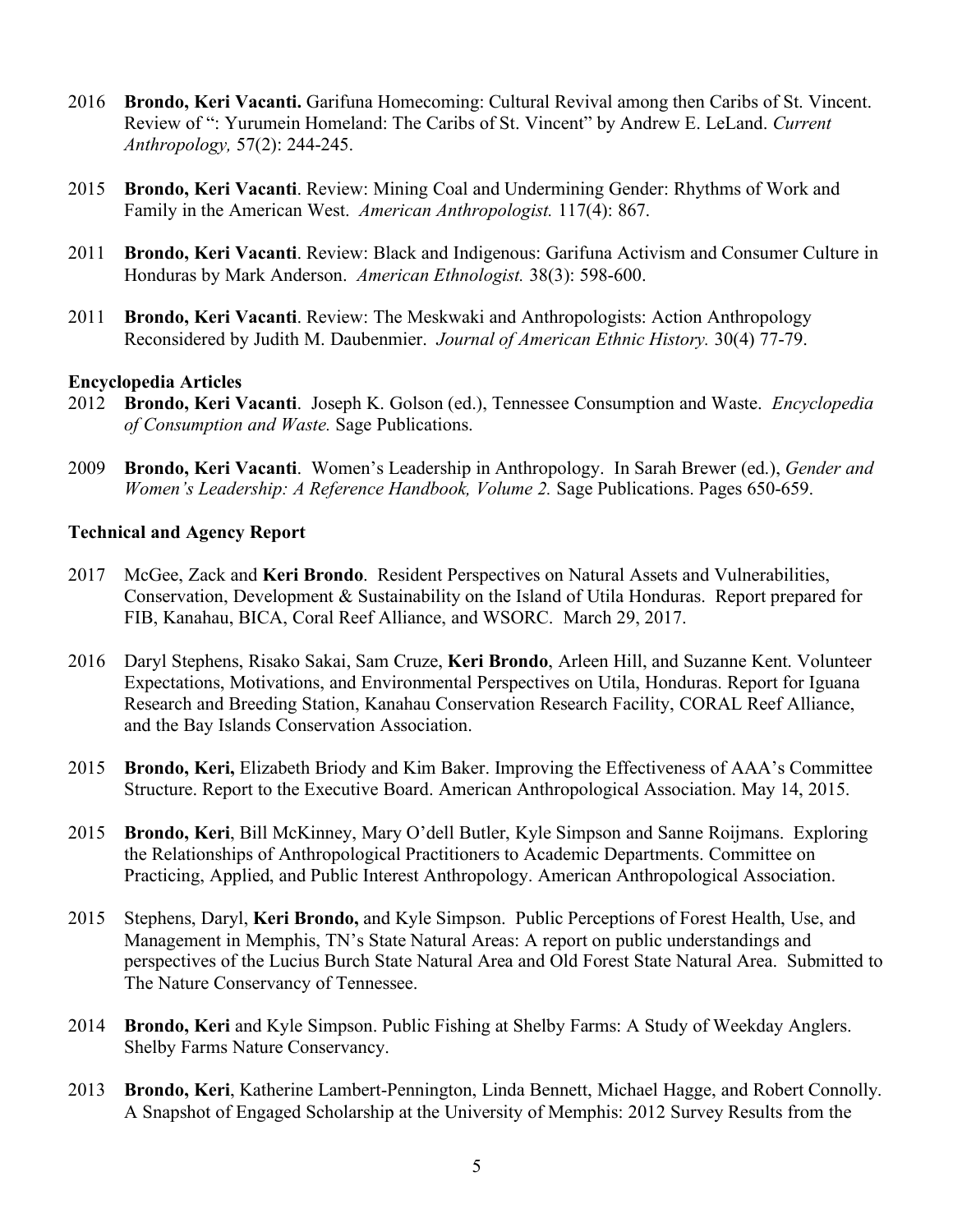Engaged Scholarship Faculty Committee. [Online] Available: http://www.memphis.edu/esfc/esdocs.php

- 2013 **Brondo, Keri**. Amicus Brief Garifuna Community of Triunfo de la Cruz and its Members, Honduras (Case No 12.548). Inter-American Commission on Human Rights. July 5, 2013. Case heard May 14, 2014 in San Jose, Costa Rica; Spanish translation became part of expert testimony.
- 2012 Bennett, Linda A. and **Keri Brondo**. AAA Resource Panel for External Tenure and Promotion Review and Program Review. American Anthropological Association. [Online] Available: http://www.aaanet.org/profdev/AAA-Resource-Panel-for-External-Tenure-and-Promotion-Reviewand-External-Program-Review.cfm.
- 2011 Bartlo, Wendy D., **Keri Brondo**, Elizabeth K. Briody, and Shirley J. Fiske. Linking Anthropology Graduates to the Job Market. Report to CoPAPIA. February 26, 2011.
- 2011 Bennett, Linda, **Keri Brondo**, Sunil Khanna on behalf of the AAA and CoPAPIA. Guidelines for Evaluating Scholarship in the Realm of Practicing, Applied, and Public Interest Anthropology for Academic Promotion and Tenure. American Anthropological Association. [Online] Available: http://www.aaanet.org/resources/departments/upload/Final-T-P-Document-2011.pdf.
- 2011 **Brondo, Keri**. Dive Shop Perspectives on the Establishment of a Voluntary Entrance Fee for Protected Waters in Utila. Submitted to Bay Islands Conservation Association (BICA). October 2011.
- 2011 **Brondo, Keri**. Recommendations for Volunteer Programming, Fundraising, and Community-Research Collaborations at the Iguana Research Station. Submitted to Iguana Research Station. June 24, 2011.
- 2010 Fiske, Shirley J., Linda A. Bennett, Patricia Ensworth, Terry Redding, and **Keri Brondo**. The Changing Face of Anthropology: Anthropology Masters Reflect on Education, Careers, and Professional Organizations. AAA/CoPAPIA 2009 Anthropology MA Career Survey. Arlington, VA: American Anthropological Association.
- 2009 **Brondo, Keri Vacanti**, Linda Bennett, Harmony Farner, Cindy Martin, and Andrew Mrkva. Work Climate, Gender, and the Status of Practicing Anthropologists. American Anthropological Association*.* [Online] Available: http://www.aaanet.org/\_cs\_upload/resources/departments/28201\_1.pdf
- 2008 Wasson, Christina, **Keri Brondo**, Barbara LeMaster, Trudy Turner, Maia Cudhea, Kelly Moran, Inez Adams, Andrea McCoy, Megan Ko, Tomoko Matsumoto, and Maria Raviele. We've Come a Long Way, Maybe: Academic Climate Report of the Committee on the Status of Women in Anthropology. American Anthropological Association*.* May 12, 2008. [Online] Available: http://www.aaanet.org/\_cs\_upload/resources/departments/17366\_1.pdf
- 2008 **Brondo, Keri**, Andrew Mrkva, and Katherine Lambert-Pennington. Beltline Community Action Process Report. Submitted to Jacob's Ladder Community Development Corporation and Beltline Neighborhood Association. May 19, 2008.
- 2007 **Brondo, Keri Vacanti** and Natalie Bown. Economic Structure and Attitudes Towards Conservation in Honduran Coastal Villages. In *Operation Wallacea Science Programme Annual Report,* edited by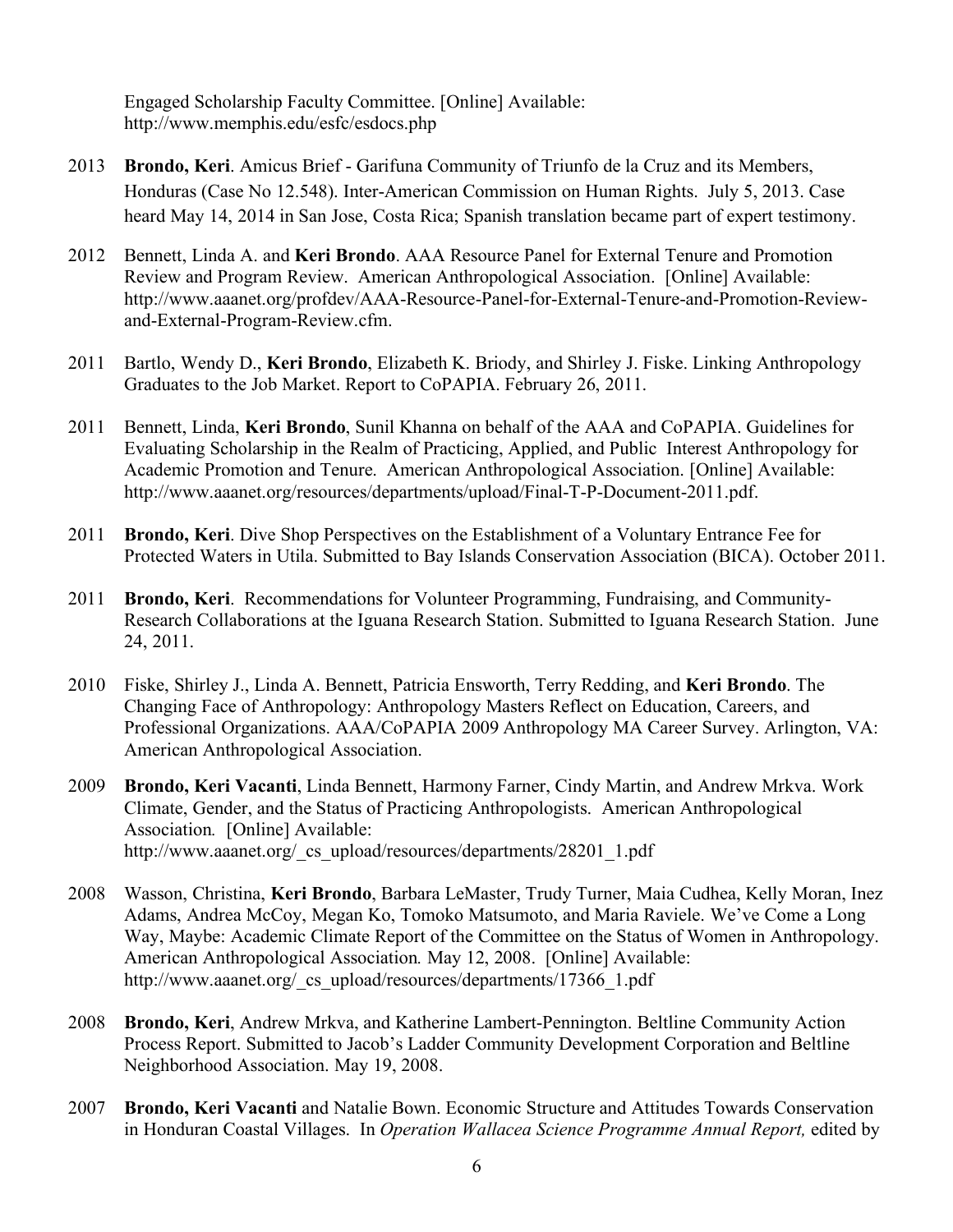T. Coles, D. Smith, and R. Field. UK: Operation Wallacea. Pages 98-101. [Online] Available: http://www.opwall.com/Library/Operation%20Wallacea%20Science%20Programme%202007.pdf]

2006 **Brondo, Keri** and Laura Woods. Operation Wallacea Social Science Field Report 2006. In *Marine Field Research Summary: Cayos Cochinos Marine Site, June-September 2006*. Page 7-10. UK: Operation Wallacea LTD, 2007. [Online] Available: http://www.opwall.com/Library/Honduras/Honduras%20Marine/Cayos%20Cochinos%20- %20Season%20science%20summary%202006.pdf]

#### **Professional Newsletters & Commentaries**

- 2015 Hicks, Kathryn, Rita Harris, **Keri Brondo** and Robert Marzcynski. University of Memphis and the Sierra Club Team up to Promote Education, Advocacy & Activism at Grassroots Environmental Conference. Anthropology and Engagement Blog, Anthropology & Environment Section, American Anthropological Association. March 2, 2015. [Online] Available: http://www.aaanet.org/sections/ae/index.php/university-of-memphis-sierra-club-grassrootsenvironmental-conference/
- 2015 **Brondo, Keri**. Understanding Practitioner-Academic Department Relationships. *Anthropology News* March/April 2015. [Online] Available: http://www.anthropologynews.org/index.php/2015/04/09/understanding-practitioner-academic-department-relationships/
- 2014 McKinney, Bill, **Keri Brondo**, Mary Butler and Kyle Simpson**.** Towards an Increased Understanding of Relationships, Value and Forms of Compensation between Practitioners and Academic Departments. *Anthropology News* August 2014. [Online] Available: http://www.anthropology-news.org/index.php/2014/08/01/exploring-the-relationship-betweenpractitioners-and-academic-departments/
- 2014 Bennett, Linda and **Keri Vacanti Brondo**. Effectiveness of Tenure and Promotion Initiatives for Applied and Practicing Anthropologists: An Ongoing Discussion. *Anthropology News.* 55(7-8): 23, 25.
- 2014 **Brondo, Keri** and Linda Bennett. Internships and Practica: Teaching Tools for an Engaged Anthropology, Part 1. *Anthropology News*. March 2014.
- 2014 **Brondo, Keri** and Linda Bennett. Internships and Practica: Teaching Tools For an Engaged Anthropology, Part 2. *Anthropology News*. March 2014.
- 2013 **Brondo, Keri** and Courtney Dowdall. Five Years Out: CoPAPIA Report. *Anthropology News.*  54(9-10):33.
- 2012 Ferguson T.J. and **Keri Brondo**. Online Research Library Now Available. *Anthropology News.*  October 2012.
- 2009 **Brondo, Keri Vacanti** and Linda A. Bennett. Gendered Dimensions of Applied Work Environments: COSWA Survey Report. *Anthropology News.* 50(5): 34-36.
- 2008 **Brondo, Keri** and Ruthbeth Finerman. Strengthening Communities in the Mid-South: Engaged Anthropology at the University of Memphis. *Society for Applied Anthropology Newsletter.* 19(1): 34-35. February 2008.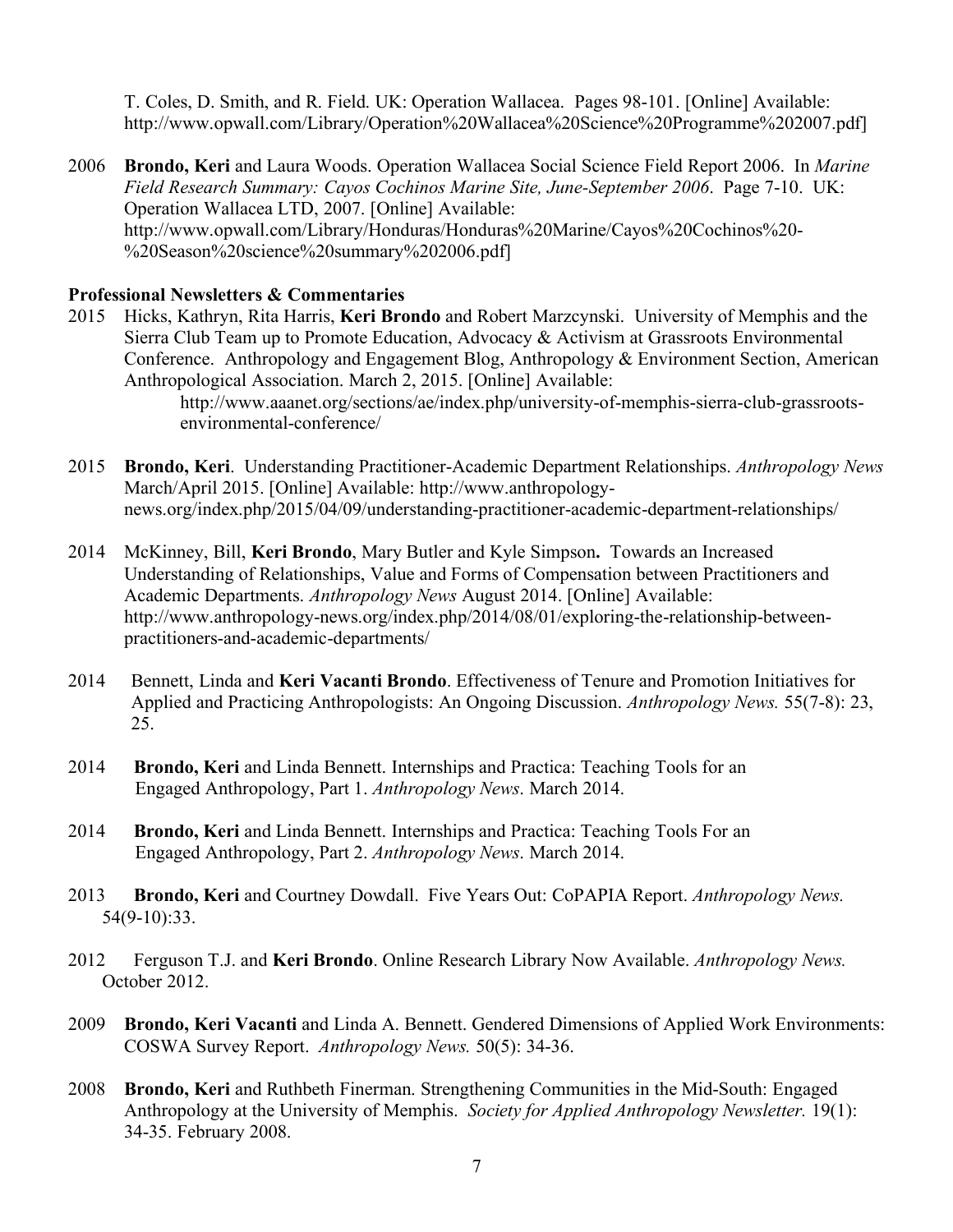- 2007 **Brondo, Keri Vacanti** and Christina Wasson. COSWA Update*. Anthropology News.* May 2007.
- 2006 **Brondo, Keri** and Marietta L. Baba. Ethnography of Women in US Business. *Anthropology News.*  April 2006.

## **Oral Histories**

- 2019 Our Voices: Stories from Utila. Edited by Rachel Starks. Project with Bay Islands Conservation Association. https://youtu.be/1Z6fkyAl8pc
- 2008 Life in the Beltline: A Collection of Oral History Films Made by Youth in the Beltline Community of Memphis, TN. Co-edited with Andrew Mrkva. August 2008.
- 2007 Interview with Marietta L. Baba by Keri Vacanti Brondo, Applied Anthropology Oral History Project of the Society for Applied Anthropology, East Lansing, Michigan, in the Oral History Collection of the University of Kentucky. May 24, 2007.

## **Unpublished Theses/Dissertation**

- 2006 Dissertation Title: *Roots, Rights, and Belonging: Garifuna Indigeneity and Land Rights on Honduras' North Coast.* Department of Anthropology, Michigan State University.
- 1999 Thesis title: *A Maid's Worldview: Domestic Service in Guatemala City.* Department of Anthropology, Iowa State University.
- 1997 Undergraduate Honor's Thesis: *Speaking with a Purpose: Interpreting the Linguistic Choices of Self-Identified Feminists*. Department of Anthropology, University of Delaware.

## **PROFESSIONAL MEMBERSHIP**

American Anthropological Association Society for Applied Anthropology (Fellow Status) Anthropology and the Environment Society for Latin American and Caribbean Anthropology Association for Feminist Anthropology Society for the Anthropology of Work National Association for the Practice of Anthropology Consortium of Practicing and Applied Anthropology Departments Anthropology of Tourism Interest Group

## **PROFESSIONAL SERVICE**

## **Discipline-wide Service**

| 2020      | Founders Fundraising Committee, Society for Applied Anthropology.               |
|-----------|---------------------------------------------------------------------------------|
| 2020-2023 | Board of Directors, Society for Applied Anthropology.                           |
| 2019-2020 | Co-Chair, Consortium of Practicing and Applied Anthropology Programs.           |
| 2018-2019 | Member, Conference Planning Committee, Central States Anthropological Society   |
|           | Conference, Memphis TN, April 2019.                                             |
| 2019      | Committee Chair and Reviewer, Rappaport Paper Prize, Anthropology & Environment |
|           | Society, American Anthropological Association.                                  |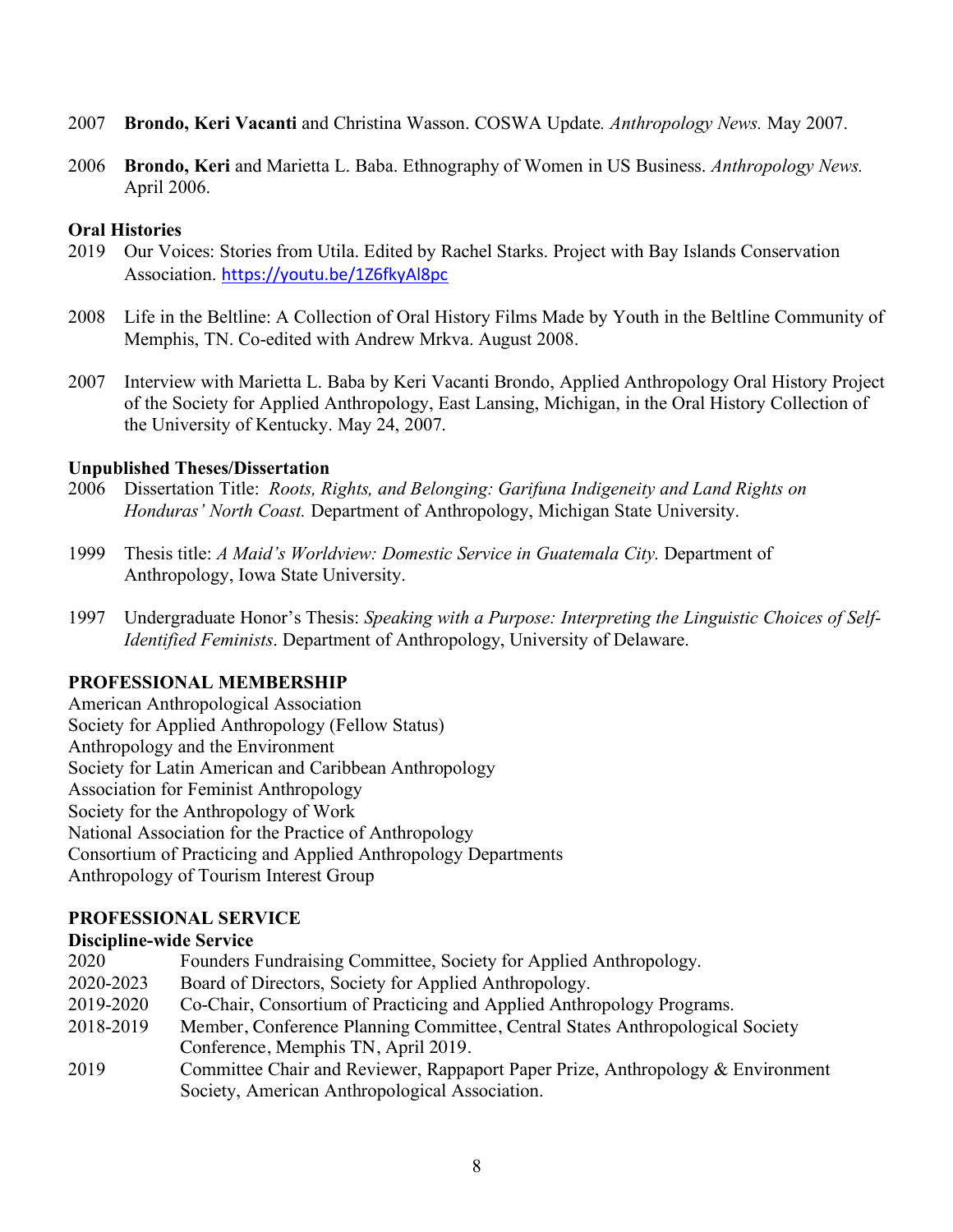| 2018      | Chair, Junior Scholar Award Selection Committee, Anthropology & Environment Society,                             |
|-----------|------------------------------------------------------------------------------------------------------------------|
|           | American Anthropological Association.                                                                            |
| 2018      | Committee Member, Future of Awards Working Group, American Anthropological<br>Association.                       |
| 2018      | Committee Chair and Reviewer, Junior Scholar Award, Anthropology & Environment                                   |
|           | Society, American Anthropological Association.                                                                   |
| 2017-2018 | Reviewer, Next Generation Award, Anthropology & Environment Society, American                                    |
|           | Anthropological Association.                                                                                     |
| 2017-2019 | Senior Board Member. Anthropology & Environment Society, American Anthropological                                |
|           | Association.                                                                                                     |
| 2018-2020 | SfAA Programmatic Committee & Podcast Selection Committee. Society for Applied                                   |
|           | Anthropology.                                                                                                    |
| 2017-2018 | Leadership Mentor, American Anthropological Association.                                                         |
| 2017      | Reviewer, Rappaport Student Prize Committee, Anthropology and Environment Society,                               |
|           | American Anthropological Association.                                                                            |
| 2017-2019 | Career Mentor, American Anthropological Association NAPA Careers Expo, Annual                                    |
|           | Meetings.                                                                                                        |
| 2016-2018 | Chair of Member Programs, Members Programmatic Advisory and Advocacy Committee (M-                               |
|           | PAAC), American Anthropological Association.                                                                     |
| 2016      | Judge, Valene Smith Tourism Poster Competition, Society for Applied Anthropology, 76 <sup>th</sup>               |
|           | Annual Meeting. Vancouver, BC, Canada. March 29- April 2, 2016.                                                  |
| 2016      | Member, Long-Range Plan Working Group. American Anthropological Association.                                     |
| 2015-2017 | Chair of Association Operations Committee. American Anthropological Association.                                 |
| 2015-2016 | Chair of Organizational Futures Committee. American Anthropological Association.                                 |
| 2015-2017 | Member, Association Operations Committee. American Anthropological Association.                                  |
| 2015      | External Reviewer for Tenure and Promotion, James Madison School of International Studies,                       |
|           | Michigan State University.                                                                                       |
| 2014-2017 | Executive Board Undesignated Seat #3. American Anthropological Association.                                      |
| 2012-2013 | Committee Member. AAA Careers Expo Steering Committee, National Association for                                  |
|           | Practicing Anthropology. American Anthropological Association.                                                   |
| 2011-2013 | Chair. Committee on Practicing, Applied, and Public Interest Anthropology. American                              |
|           | Anthropological Association.                                                                                     |
| 2009-2011 | Committee Member. Committee on Practicing, Applied, and Public Interest Anthropology.                            |
|           | American Anthropological Association.                                                                            |
| 2007      | Local Planning Committee and co-organizer of "Memphis Day" Society for Applied                                   |
|           | Anthropology Annual Meeting in Memphis, TN April 2008.                                                           |
| 2006-2007 | Chair. Committee on the Status of Women in Anthropology. American Anthropological                                |
|           | Association.                                                                                                     |
| 2004-2006 | Undesignated Seat #4. Committee on the Status of Women in Anthropology. American<br>Anthropological Association. |

## **Reviewer for Journals**

African Identities; Annals of Anthropological Practice; American Anthropologist; American Ethnologist; Conservation and Society; Environment & Planning E: Nature and Space; Human Organization; Journal of Ecological Anthropology; Journal of Latin American and Caribbean Anthropology; Latino Studies; PoLAR: Political and Legal Anthropology Review; Pueblos y Fronteras Digital; University of California Press; Working Papers on Women and International Development; World Development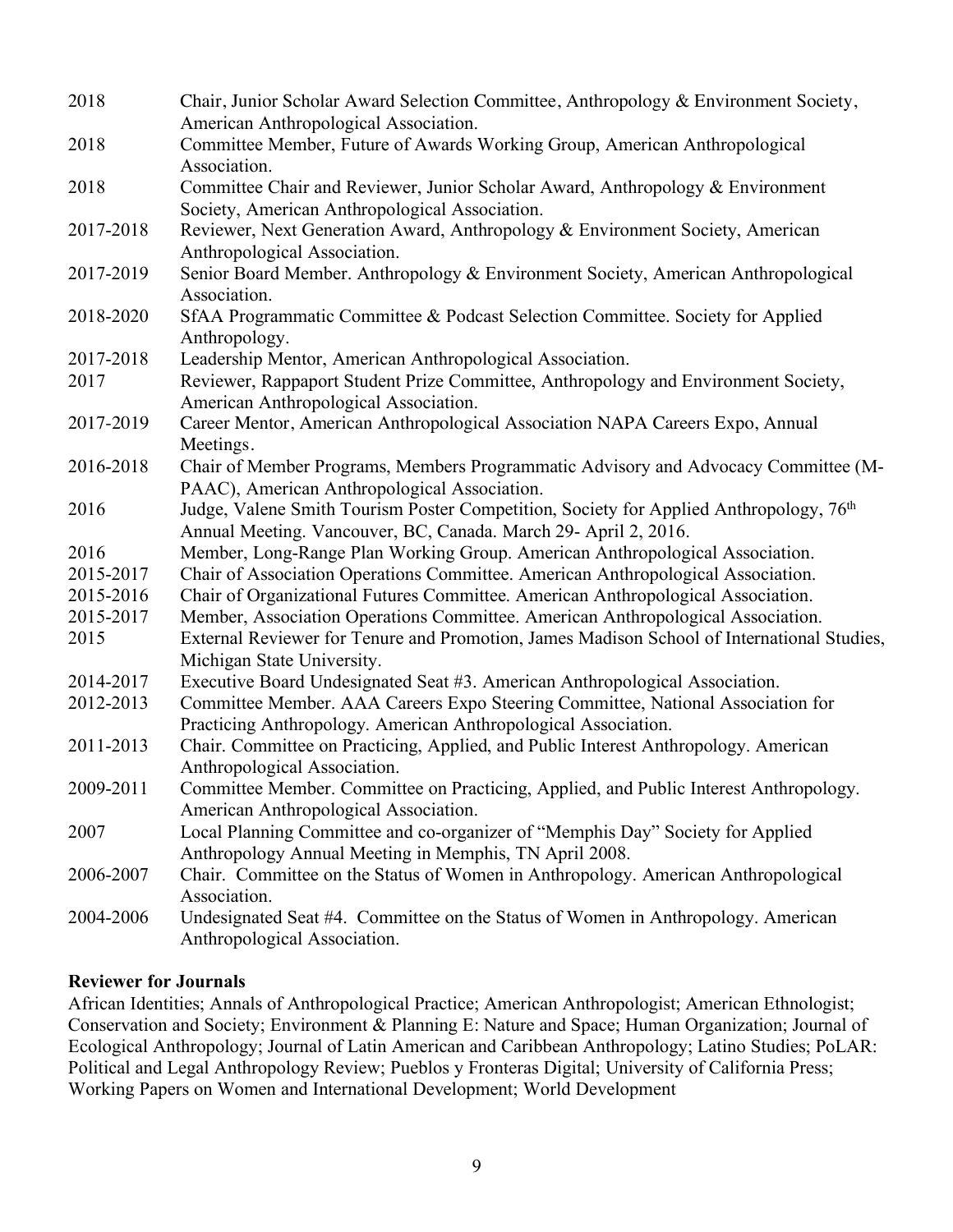## **Reviewer for Presses and Granting Agencies**

University of Alabama Press; W.W. Norton & Company; Oxford University Press; University of Arizona Press; University of Cincinnati Press; Bloomsday Press; National Science Foundation; Cengage Learning; Social Sciences and Humanities Research Council of Canada (SSHRC)

## **GRANTS, AWARDS AND FELLOWSHIPS**

| 2020      | Fishing Livelihoods and Lionfish Markets in Utila Cays. National Geographic Society.<br>\$20,000.                                                                                                                                                                                 |
|-----------|-----------------------------------------------------------------------------------------------------------------------------------------------------------------------------------------------------------------------------------------------------------------------------------|
| 2020      | TN Governor's School for International Studies. State of Tennessee Department of<br>Education. \$235,245.                                                                                                                                                                         |
| 2019      | TN Governor's School for International Studies. State of Tennessee Department of<br>Education. \$235,245.                                                                                                                                                                         |
| 2019      | "Our Voices: Bridging the Gap between Conservation and Cultural Heritage on Utila,<br>Honduras." National Geographic Society. \$31,800.                                                                                                                                           |
| 2019      | Digital Humanities Methods. Community of Research Scholars Award. University of<br>Memphis. \$2500. (10 scholars; M. Conway is PI).                                                                                                                                               |
| 2019      | Distinguished Alumni in Anthropology. University of Delaware.                                                                                                                                                                                                                     |
| 2019      | Professional Development Award. College of Arts and Sciences. University of Memphis. Full<br>Salary, teaching and service release for Fall semester.                                                                                                                              |
| 2018      | Digital Humanities Methods. Community of Research Scholars Award. University of<br>Memphis. \$7500. (10 scholars; M. Conway is PI).                                                                                                                                               |
| 2017      | Dick Mochow Environmental Justice Award. Memphis Sierra Club Environmental Justice<br>Program.                                                                                                                                                                                    |
| 2017      | College of Arts and Sciences Travel Enrichment Award. University of Memphis. \$700.                                                                                                                                                                                               |
| 2017      | Design Ethnography Fellowship Program Support. Servicemaster. \$42,000.                                                                                                                                                                                                           |
| 2016      | AAA President's Award. American Anthropological Association.                                                                                                                                                                                                                      |
| 2016-2019 | Dunavant Professorship. College of Arts and Sciences, University of Memphis. \$15,000.                                                                                                                                                                                            |
| 2016      | Design for Success with Diversity: Can Residence Hall Design Influence Outcomes of Low-<br>income, Underrepresented Minority and First-Generation Students and Promote Campus<br>Diversity? (with P. Jeanne Myers (PI) and Arleen Hill). Tennessee Board of Regents.<br>\$30,000. |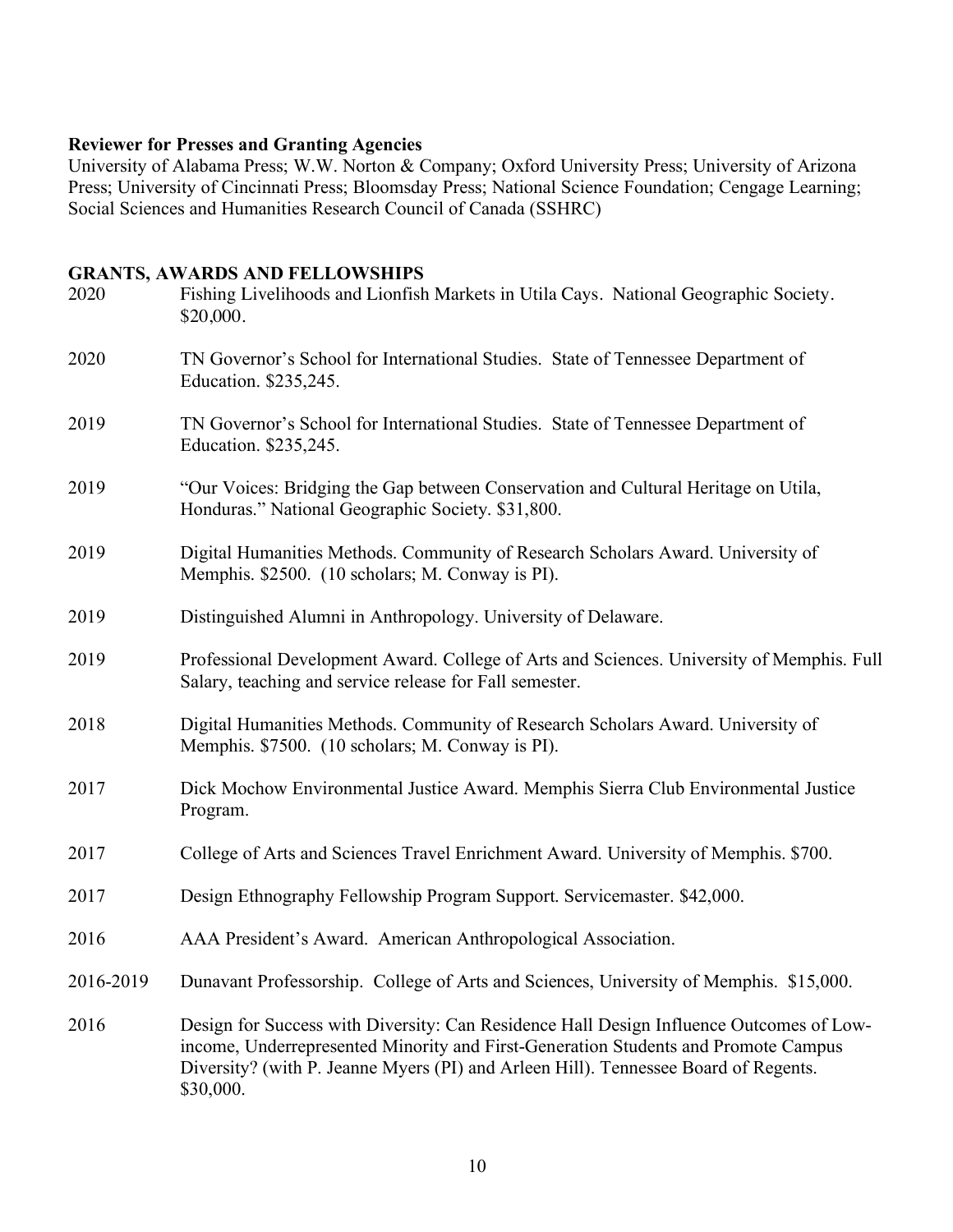| 2016 | The Intersections of Voluntourism, Conservation and Livelihoods: Strengthening Approaches to<br>Conservation in Utila, Honduras. (with Suzanne Kent (PI) and Arleen Hill). Center for<br>Collaborative Conservation, Warner College of Natural Resources, Colorado State University.<br>\$12,900 |
|------|--------------------------------------------------------------------------------------------------------------------------------------------------------------------------------------------------------------------------------------------------------------------------------------------------|
| 2016 | Engaged Scholarship Mentor Award. Engaged Scholarship Committee Travel Award.<br>University of Memphis. \$1,500.                                                                                                                                                                                 |
| 2015 | Transforming Affective Labor into Collaborative Conservation in Voluntourism Exchanges on<br>Utila, Honduras. Engaged Scholarship Committee Travel Award. University of Memphis.<br>\$1,000.                                                                                                     |
| 2015 | Improving Outcomes in Conservation Voluntourism on Utila, Honduras. Engaged Scholarship<br>Faculty Research Grant. University of Memphis. \$6,200.                                                                                                                                               |
| 2015 | Environmental Health and Justice Conference. (Co-PIs: Kathryn Hicks and Robert Marczynski).<br>Green Fee Grant. University of Memphis. \$12,000.                                                                                                                                                 |
| 2015 | Design Ethnography Fellowship Program Support. ALSAC/St. Jude. \$40,000.                                                                                                                                                                                                                         |
| 2014 | Environmental Health and Justice Conference. (Co-PI: Robert Marczynski). Green Fee<br>Grant. University of Memphis. \$12,000.                                                                                                                                                                    |
| 2014 | What Makes for a Healthy Forest?: Public Perceptions of Forest Health and Management in<br>Memphis, TN. The Nature Conservancy. \$6,600.                                                                                                                                                         |
| 2013 | Learn and Serve Award. College of Arts and Sciences. University of Memphis. \$1,000.                                                                                                                                                                                                             |
| 2013 | American Anthropological Association. Support for Study of University-Practitioner<br>Relationships and Compensation by Committee on Practicing, Applied, and Public Interest<br>Anthropology. \$1,500.                                                                                          |
| 2011 | Ignite: Sustainability. (Co-PIs: Amelia Mayahi, Matt Farr, Doug Campbell, Jenna Thompson,<br>and John Hochestein. Green Fee Grant Program. University of Memphis. \$7,545.                                                                                                                       |
| 2011 | COPAA Visiting Fellows Program Award. Consortium of Practicing and Applied<br>Anthropology Programs. \$2,000.                                                                                                                                                                                    |
| 2011 | Professional Development Award. College of Arts and Sciences. University of Memphis. Full<br>Salary, teaching and service release for Fall semester.                                                                                                                                             |
| 2010 | Early Career Research Award. College of Arts and Sciences. University of Memphis. \$250.                                                                                                                                                                                                         |
| 2009 | Environmental Justice Workshops in Southwest Memphis. (Co-PI: K. Hicks). Anthropology<br>& Environment Small Grants Award. American Anthropological Association. \$1,800.                                                                                                                        |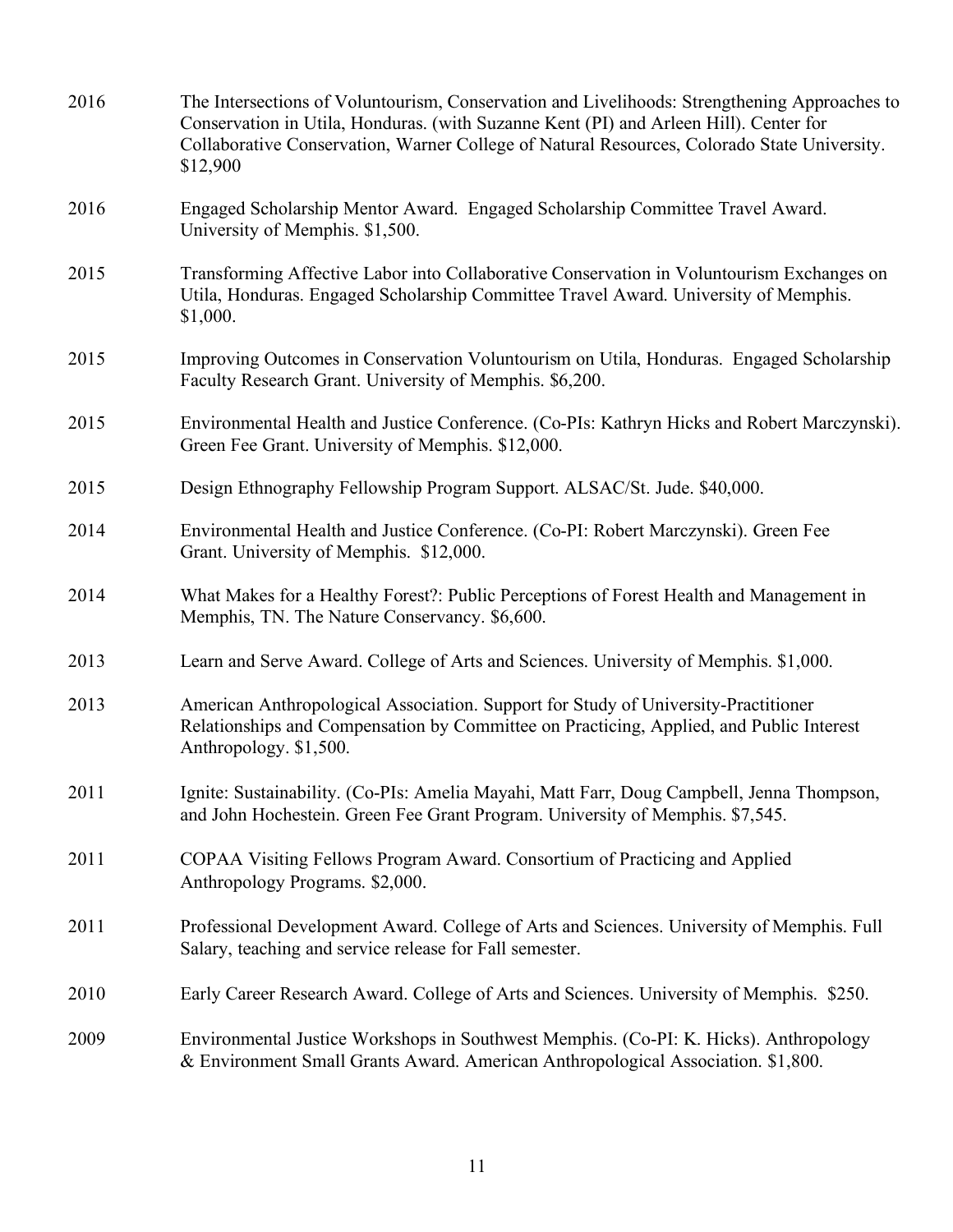| 2009      | Environmental Justice and Urban Ecology in Southwest Memphis. (Co-PIs: R. Connolly, C.<br>Goudie, K. Hicks, M. Kennedy, and B. Simko). Benjamin L. Hooks Faculty Research Grant.<br>\$4,000.                                                                                                                                                                                                                                                                                                                                                                                                                                                                                                                                       |
|-----------|------------------------------------------------------------------------------------------------------------------------------------------------------------------------------------------------------------------------------------------------------------------------------------------------------------------------------------------------------------------------------------------------------------------------------------------------------------------------------------------------------------------------------------------------------------------------------------------------------------------------------------------------------------------------------------------------------------------------------------|
| 2008      | Strengthening Communities Grant. (Co-PI: Bill Marler). Jacob's Ladder Community<br>Development Corporation. Community Coalition-building and Youth Digital Oral Histories<br>Project in the Beltline Neighborhood. Funded through the Community Foundation of Greater<br>Memphis, United Way, and the University of Memphis. \$18,000.                                                                                                                                                                                                                                                                                                                                                                                             |
| 2008      | American Anthropological Association. Support for analysis of the Committee on the<br>Status of Women in Anthropology survey of practicing anthropologists. \$2,500.                                                                                                                                                                                                                                                                                                                                                                                                                                                                                                                                                               |
| 2007      | Donovan Travel Award. College of Arts and Sciences. University of Memphis. \$500.                                                                                                                                                                                                                                                                                                                                                                                                                                                                                                                                                                                                                                                  |
| 2006      | Carrie Hunter Tate Award. Awarded by the National Student Association of Student<br>Anthropologists, American Anthropological Association for excellence in academic and<br>service-oriented anthropology. \$500.                                                                                                                                                                                                                                                                                                                                                                                                                                                                                                                  |
| 2004      | Sustainable Agriculture and Food Systems Clusters. (Co-PI: Anne Ferguson). Michigan State<br>University IIA Outreach. Funds for the development of a website on Gender and Sustainable<br>Agriculture. \$3,000.                                                                                                                                                                                                                                                                                                                                                                                                                                                                                                                    |
| 2002      | Fulbright-IIE for Honduras. Fellowship funded international dissertation research for a project<br>entitled: "Garifuna Identity and Tourism Development in Honduras." \$16,200.                                                                                                                                                                                                                                                                                                                                                                                                                                                                                                                                                    |
| 2000-2002 | U.S. Department of Education Title IV Foreign Language and Area Studies (FLAS) Fellowships.<br>Spanish, academic year 2001-2002. Center for Latin American and Caribbean Studies.<br>$\bullet$<br>Tuition plus \$15,000 living stipend.<br>Garifuna, summer 2001. Center for Latin American and Caribbean Studies. \$5,000.<br>$\bullet$<br>Spanish, academic year 2000-2001. Center for Latin American and Caribbean Studies.<br>$\bullet$<br>Tuition plus \$15,000 living stipend.<br>Garifuna, summer 2000. Center for Advanced Study of International Development.<br>$\bullet$<br>\$5,000<br>Spanish, academic year 1999-2000. Center for Latin American and Caribbean Studies.<br>٠<br>Tuition plus \$15,000 living stipend. |
| 2001      | Tinker Field Research Grant. Tinker Foundation. \$1,500.                                                                                                                                                                                                                                                                                                                                                                                                                                                                                                                                                                                                                                                                           |
| 2001      | National Science Foundation Ethnographic Research Training Grant. \$2,300.                                                                                                                                                                                                                                                                                                                                                                                                                                                                                                                                                                                                                                                         |
| 1998-1999 | Scholarship for Second-Year Teaching Assistants. Awarded for teaching excellence. Iowa<br>State University.                                                                                                                                                                                                                                                                                                                                                                                                                                                                                                                                                                                                                        |
| 1997      | University of Delaware Scholar Award. Awarded for excellence in undergraduate<br>scholarship.                                                                                                                                                                                                                                                                                                                                                                                                                                                                                                                                                                                                                                      |

# **CONFERENCES & PRESENTATIONS**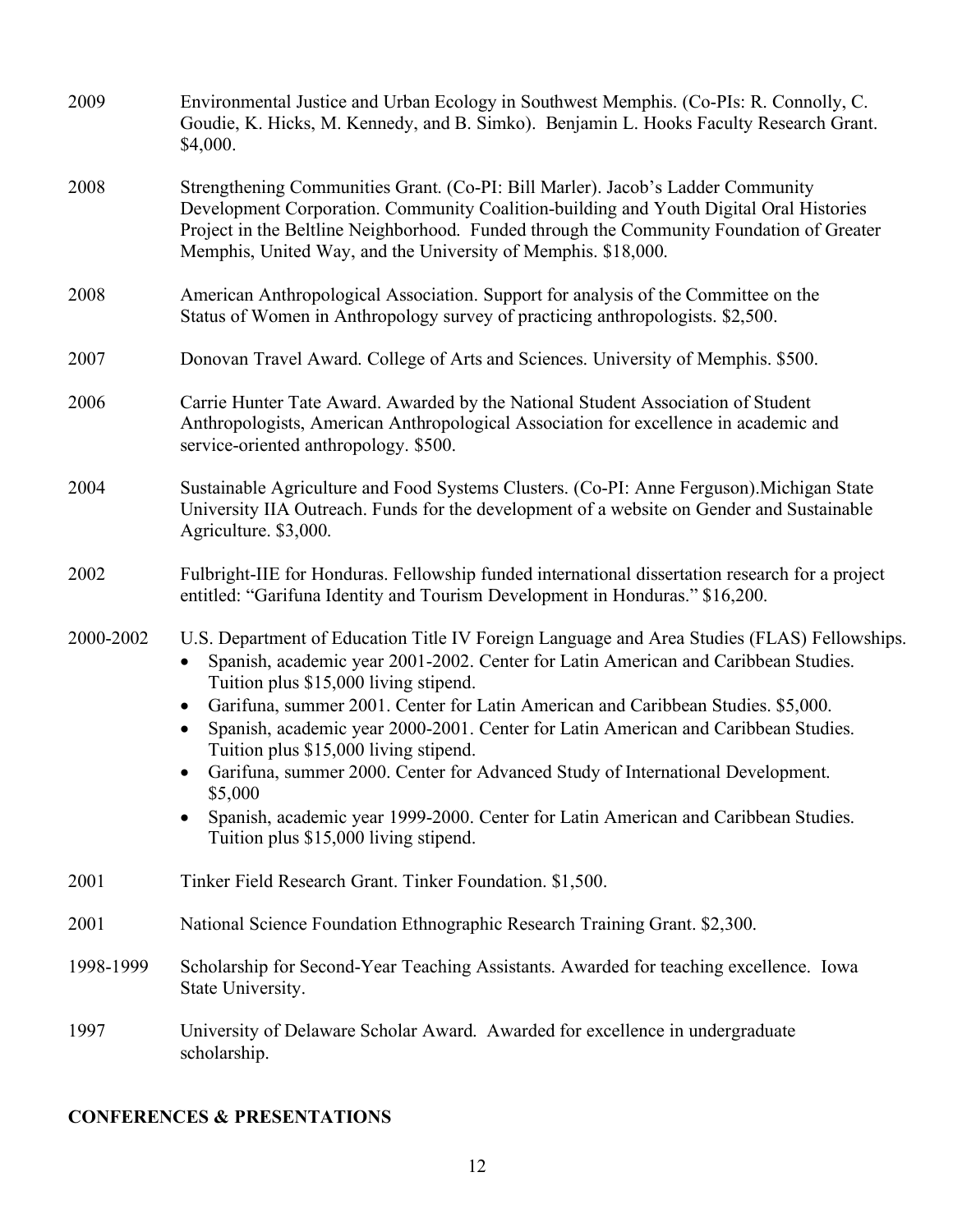#### **Conference Organizer**

- 2015 Envisioning a Cleaner, Healthier Environment: A Grassroots Community Conference. Sierra Club's 14<sup>th</sup> Annual Grassroots Community Conference. University of Memphis. (Co-organized w/ K. Hicks, R. Marczyinski and R. Harris of Sierra Club).
- 2014 Community Health, Environmental Justice, and Clean Energy. Sierra Club's 13<sup>th</sup> Annual Grassroots Community Conference. University of Memphis. (Co-organized w/ R. Harris of Sierra Club, R. Marczyinski and K. Hicks).

## **Organized Sessions**

- 2021 **Brondo, Keri** and Tim Wallace. (forthcoming) Field Schools in Uncertain Times: Assessing Risk for Host Communities, Students, and Faculty. Society for Applied Anthropology, 79<sup>th</sup> Annual Meeting. March 2021.
- 2021 Lindsey Feldman and **Keri Brondo**. (forthcoming). COPAA Department Reflections on Applied Anthropology Training. Society for Applied Anthropology, 79<sup>th</sup> Annual Meeting. March 2021. \*Postponed due to COVID from 2020 to 2021.
- 2021 Garcia, Angela R., **Keri Brondo,** Mariela Marquez, Nilda Lino, Pamela Ortega, and Steve Cole. (forthcoming). Social support influences perceptions of depression, and gene expression, among Honduran immigrant women. American Association of Physical Anthropologists. Philadelphia, May 22-26, 2021.
- 2021 Wallace, Tim and **Keri Brondo** (forthcoming). Enduring Legacies of Ethnographic Field Schools, Parts 1 and 2. American Anthropological Association. Postponed due to COVID from 2020 to 2021.
- 2020 Micah Trapp and **Keri Brondo**. (cancelled COVID). Practicing Anthropology in Politically Polarized Times: Insights from COPAA Members. Society for Applied Anthropology, 79<sup>th</sup> Annual Meeting. Albuquerque, New Mexico, March 2020.
- 2019 **Brondo, Keri.** Rappaport Student Paper Prize.American Anthropological Association, 113th Annual Meeting. Vancouver, BC, November 2019.
- 2019 Fiske, Shirley and **Keri Brondo.** 2019. Environmental Justice in the Post-Trump Era: An Unsustainable Future? Society for Applied Anthropology, 79<sup>th</sup> Annual Meeting. Portland, Oregon, 2019.
- 2019 **Brondo, Keri.** Practicing Engaged and Collaborative Anthropology: Insights and Recommendations from Memphis. Organizer. Central States Anthropology Society Annual Meetings. Memphis, TN. April 2019.
- 2018 Di Giovine, Michael and **Keri Brondo.** Young Researchers Tackle Heritage and Sustainable Tourism Development. Society for Applied Anthropology, 78<sup>th</sup> Annual Meeting. Philadelphia: PA. March 2018.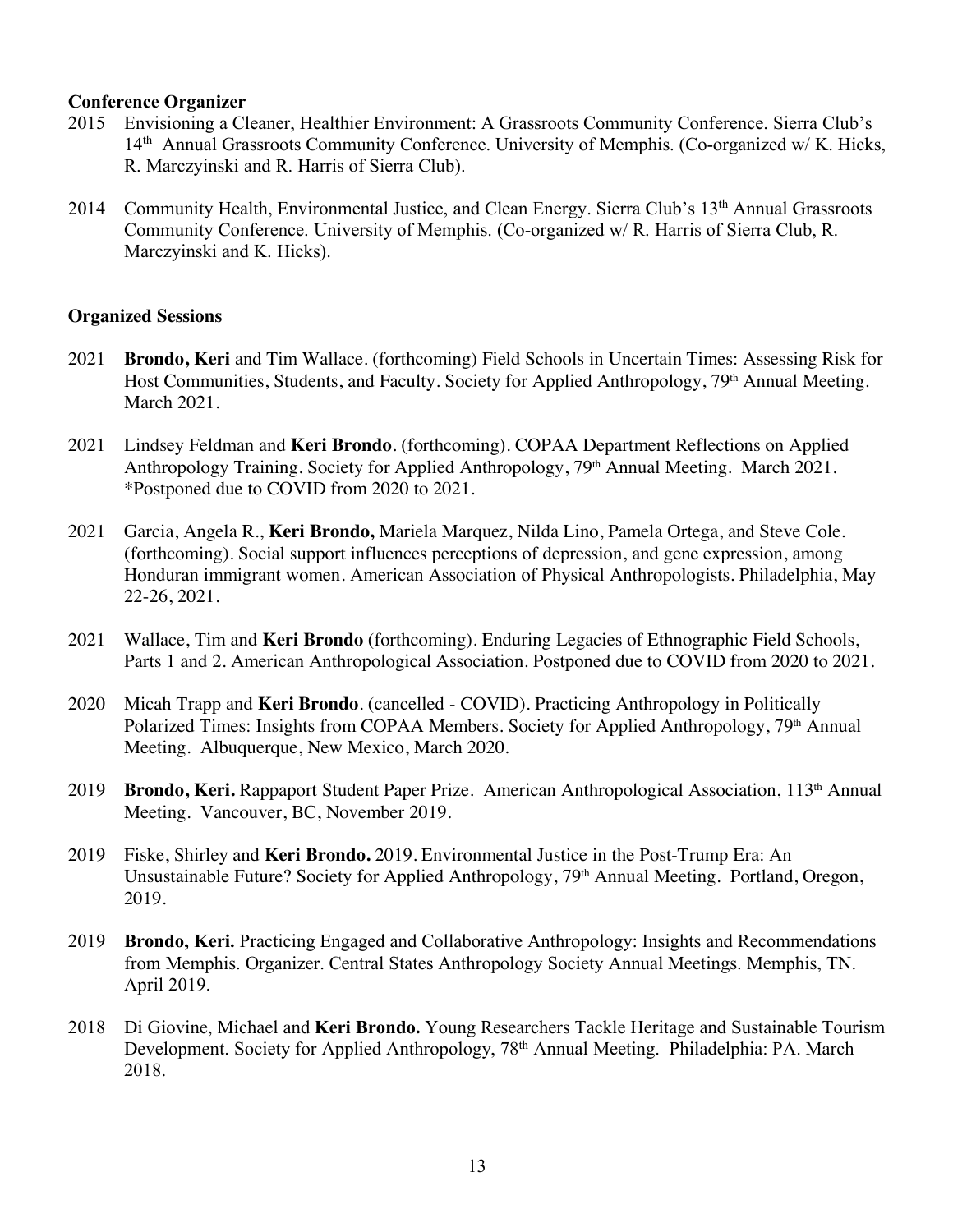- 2018 Di Giovine, Michael and **Keri Brondo.** Can Tourism and Heritage Preservation Be Mutually Sustainable? Views from the Inside, Parts I and II. Society for Applied Anthropology, 78<sup>th</sup> Annual Meeting. Philadelphia: PA. March 2018.
- 2018 Fiske, Shirley and **Keri Brondo.** Environmental Justice in the Post-Trump Era: An Unsustainable Future? Society for Applied Anthropology, 78<sup>th</sup> Annual Meeting. Philadelphia: PA. March 2018.
- 2015 Kent, Suzanne, and **Keri Brondo**. Anthropology, Hosts and Guests in the Affect Economy: Anthropology's Engagement with Voluntourism, Service-Learning, and Alternative Breaks. American Anthropological Association, 114<sup>th</sup> Annual Meeting. Denver, CO. November 18-22, 2015.
- 2014 **Brondo, Keri**, Bill McKinney and Mary Butler. Towards an Increased Understanding of Relationships, Value, and Forms of Compensation between Practitioners and Academic Departments. Society for Applied Anthropology, 74<sup>th</sup> Annual Meeting. Albuquerque, NM. March 18-22, 2014.
- 2014 **Brondo, Keri** and Kathryn Hicks. Food Justice, Food Sovereignty and Community-Building: The Place of Community Gardens, Farmers Markets, and Public Fisheries in Memphis, TN. Society for Applied Anthropology, 74th Annual Meeting. Albuquerque, NM. March 18-22, 2014.
- 2014 Bennett, Linda and **Keri Brondo.** Evaluating the Effectiveness of COPAA and CoPAPIA Tenure and Promotion Initiatives on Applied, Practicing, Engaged and Public Anthropology. Society for Applied Anthropology, 74th Annual Meeting. Albuquerque, NM. March 18-22, 2014.
- 2013 Dygert, Holly A., **Keri Vacanti Brondo**, and Andrea Friedus. Anthropological Engagements with Post-Development: Markets, Voluntourism, Humanitarianism and the Will to Aid. American Anthropological Association, 112<sup>th</sup> Annual Meeting. Chicago, IL. November 20-24, 2013.
- 2013 Bennett, Linda and **Keri Vacanti Brondo**.Success in Anthropology: The Place of Internships and Practica. American Anthropological Association, 112<sup>th</sup> Annual Meeting. Chicago, IL. November 20-24, 2013.
- 2013 Kent, Suzanne and **Brondo, Keri Vacanti**. Disconnects in Development: Friction, Resource Rights, and the (Im)Possibility of Collaboration and Empowerment? Society for Applied Anthropology, 73rd Annual Meeting. Denver, CO. March 19-23, 2013.
- 2011 **Brondo, Keri Vacanti,** Wendy Bartlo, and Mary Odell Butler. The Changing Job Market and Student Training: Linking Anthropology Departments and Practice. American Anthropological Association, 110<sup>th</sup> Annual Meeting. Montreal, PQ, Canada. November 16-20, 2011.
- 2010 **Brondo, Keri,** Linda Bennett, and Niel Tashima. Evaluating Applied, Practicing and Public Interest Anthropology: Reflections on Tenure and Promotion Guidelines. Invited session, Committee on Practicing, Applied, and Public Interest Anthropology. American Anthropological Association, 109<sup>th</sup> Annual Meeting. New Orleans, LA. November 17-21, 2010.
- 2009 Lambert-Pennington, Katherine and **Keri Vacanti Brondo.** The Declaration on the Rights of Indigenous People - Power, Politics, and Performances of Indigeneity. American Anthropological Association, 108th Annual Meeting. Philadelphia, PA. December 2-6, 2009.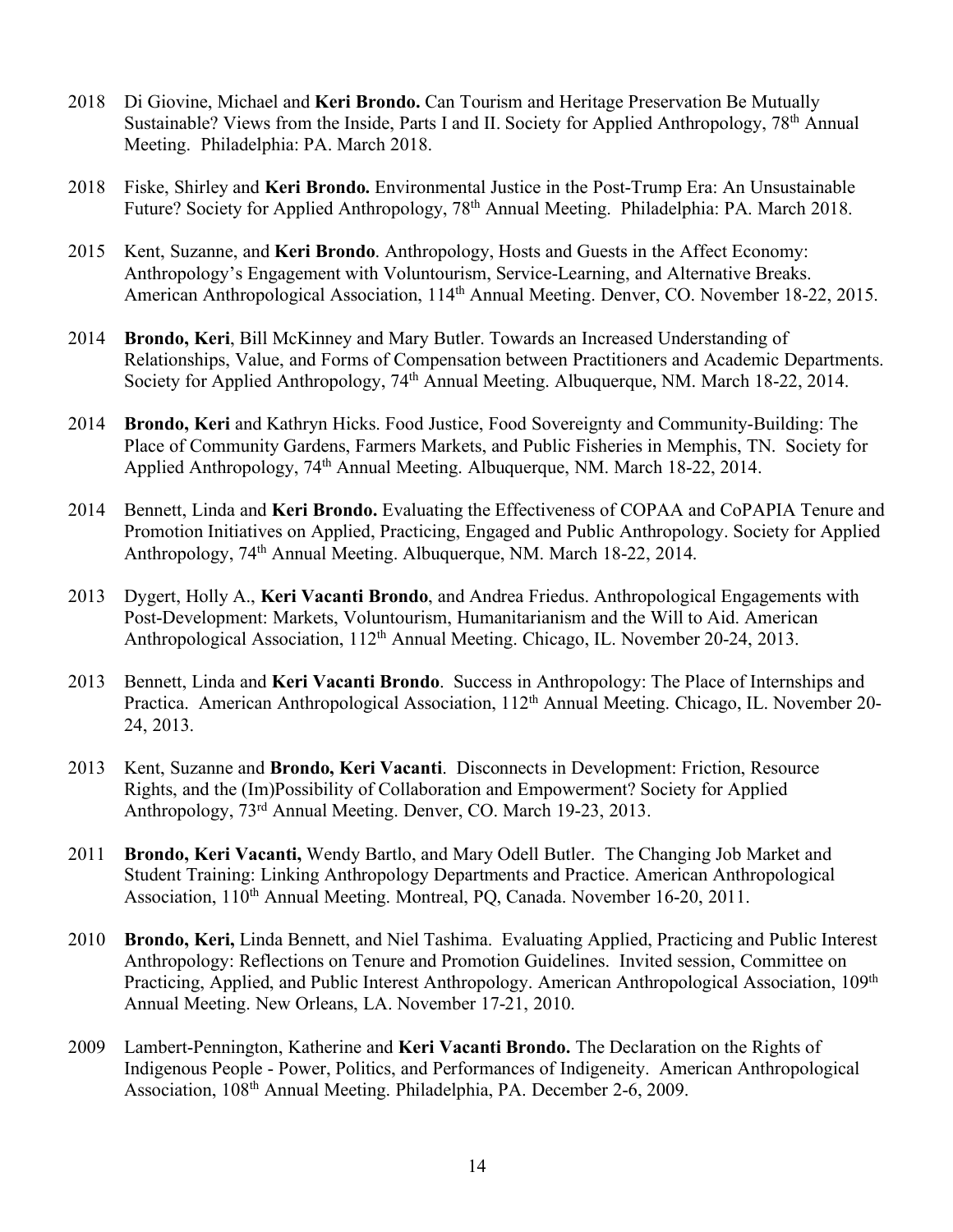- 2009 Lambert-Pennington, Katherine and **Keri Brondo.** Shouting Out, Standing Up: Community Voices and Urban Community Development, Part 1 and Part 2. Society for Applied Anthropology, 69<sup>th</sup> Annual Meeting. Santa Fe, NM. March 17-21, 2009.
- 2009 **Keri Brondo**, Tara Hefferan, and Robert Connolly. Developing Community/Development People: Intersections of Faith and Development in Local-Global Contexts, Part 1 and Part 2. Society for Applied Anthropology, 69th Annual Meeting. Santa Fe, NM. March 17-21, 2009.
- 2008 **Brondo, Keri Vacanti**. Session Organizer. The Squeaky Wheel Squeaks Again: Reflections on the Status of Women in Anthropology. COSWA Invited Session. American Anthropological Association, 107<sup>th</sup> Annual Meeting. San Francisco, CA. November 19-23, 2008.
- 2008 **Brondo, Keri Vacanti**. Session Organizer. Engaged Scholarship in Memphis: Current Collaborations and Future Directions for Urban-Serving Universities. Society for Applied Anthropology, 68th Annual Meeting. Memphis, TN. March 25-29, 2008.
- 2007 **Brondo, Keri** and Carla Guerrón-Montero. Session Co-Organizer. Family and Profession: A Gendered Perspective. COSWA Invited Session. American Anthropological Association, 106<sup>th</sup> Annual Meeting. Washington, D.C. November 30, 2007.
- 2006 **Brondo, Keri** and Lisa Robinson. Border Crossings: Negotiating Corporate-Academic Research Collaboration. Workshop Organizer. Ethnographic Praxis in Industry Conference. September 25-26, 2006.
- 2006 **Brondo, Keri**. Session Organizer. Critical Intersections: Women Practicing Anthropology Beyond the Ivory Tower. Invited session jointly sponsored by the Committee on Status of Women in Anthropology and the National Association of Practicing Anthropologists. American Anthropological Association, 105<sup>th</sup> Annual Meeting. San Jose, CA. November 15-19, 2006.
- 2005 Wattenmaker, Patti, Trudy Turner, Barbara LeMaster, and **Keri Brondo**. Workshop Co-Organizer. Women and Work: Anthropologists' Own Experiences." Committee on Status in Anthropology Workshop. American Anthropological Association, 104<sup>th</sup> Annual Meeting. Washington, D.C. November 28-December 2, 2005.
- 2005 **Brondo, Keri** and Suzanne Schneider. Session Organizer and Chair. The Heritage of Neoliberalism: Gender Inequalities in Environment, Agriculture, and Health Resources. Society for Applied Anthropology, 65th Annual Meetings. Santa Fe, NM. April 5-10, 2005.
- 2004 **Brondo, Keri**. Women's Rights and Empowerment: The Millennium Development Goals and Gender Equity. UN Day 2004 Celebration. Co-organizer with UN Greater Lansing Area United Nations Association. October 24, 2004.
- 2003 Hefferan, Tara and **Keri Brondo**. Session Organizer and Chair. Crafting Peace and Prosperity Through International Development: The 50-Year "Crash" And the Reconstruction of Discourse, Theory and Practice. American Anthropological Association, 102nd Annual Meeting. Chicago, IL. November 19-21, 2003.

#### **Conference Presentations, Posters and Roundtables**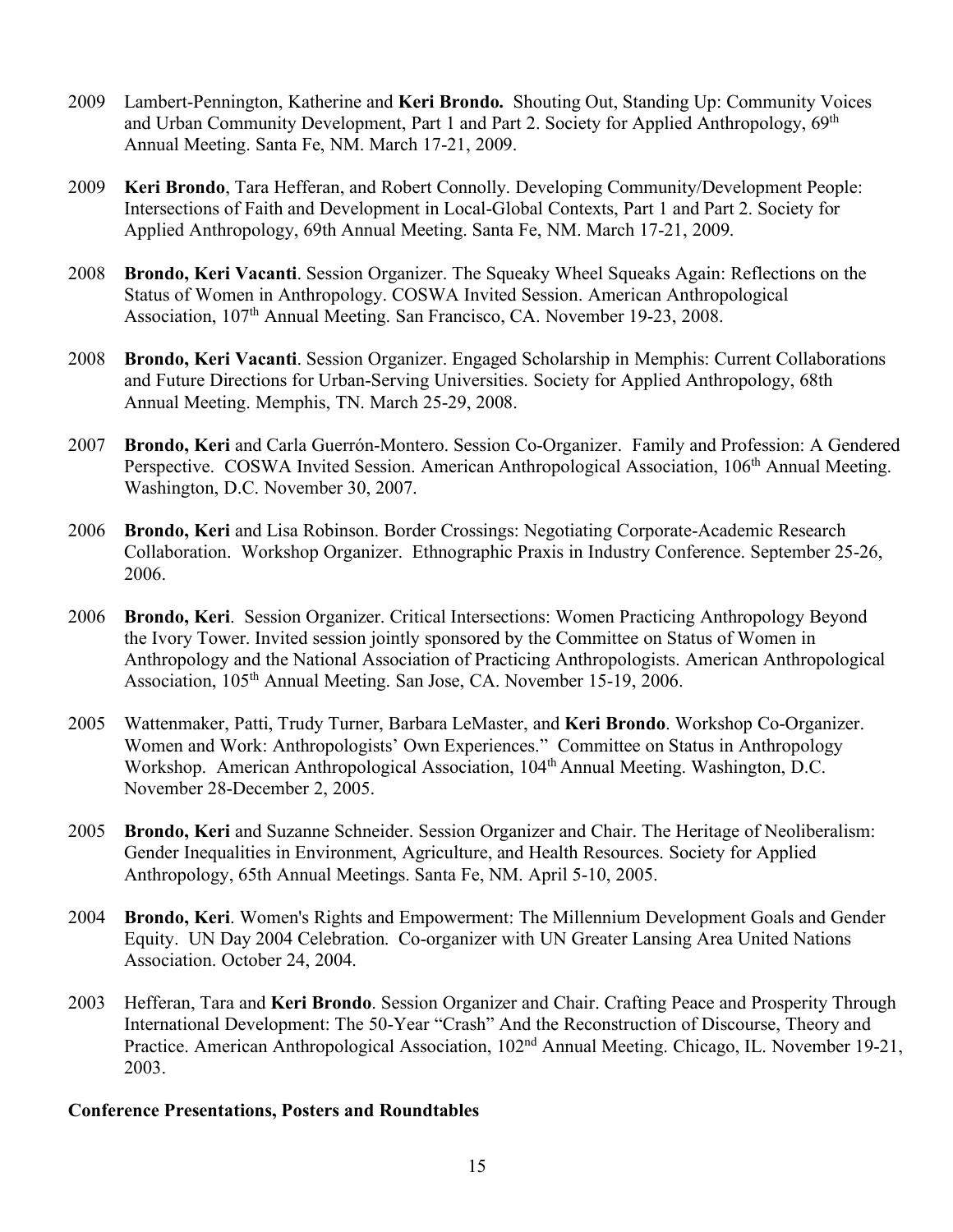- 2021 **Keri Brondo** (forthcoming). Discussant. Enduring Legacies of Ethnographic Field Schools, Parts 1 and 2. American Anthropological Association, 114th Annual Meeting, St. Louis, Missouri. \*Postponed due to COVID from 2020 to 2021.
- 2019 Starks, Rachel, Gretchen Pedersen, Johnda Washington, Ivan Ortiz, **Keri Brondo** and Suzanne Kent. Poster presentation Utilians for Utilians: A Cultural History Narrative and Documentary. Central States Anthropological Society, Annual Meetings. Memphis, TN. April, 2019.
- 2019 Starks, Rachel, Gretchen Pedersen, Johnda Washington, Ivan Ortiz, **Keri Brondo** and Suzanne Kent. Poster presentation: Utila Cultural History Documentary: Bridging the Gap between Conservation and Local Cultural History. Society for Applied Anthropology, 79<sup>th</sup> Annual Meeting. Portland, Oregon, 2019.
- 2019 Kent, Suzanne and **Brondo, Keri**. Turbulent Times for Engagement: Practicing Anthropology in Partnerships, Insights and Recommendations. Co-organizer and participant. Society for Applied Anthropology, 79th Annual Meeting. Portland, Oregon, 2019.
- 2019 **Brondo, Keri**. Innovating Applied Anthropology Education. Invited roundtable participant. Society for Applied Anthropology, 79<sup>th</sup> Annual Meeting. Portland, Oregon, 2019.
- 2018 **Brondo, Keri** and Linda Bennett. 2018. Learning from the Margins: What Applied Anthropology Programs Might Teach Us about Graduate Education**.** In the Invited Executive Session "Academic Precarity in American Anthropology." American Anthropological Association, Annual Meetings. San Jose, CA. November 2018.
- 2018 Kent, Suzanne and **Keri Brondo.** 2018. Engaging with Ecological Grief: Insights from Utila, Honduras. American Anthropological Association, Annual Meetings. San Jose, CA.
- 2018 Kilfoil, Ryan, Kent, Suzanne and **Brondo, Keri.** The Heritage of Turtling: Sustainable Tourism and Belonging on Utila, Honduras. Paper presented in session entitled "Can Tourism and Heritage Preservation Be Mutually Sustainable?: Views from the Inside, Part II. Society for Applied Anthropology, 78th Annual Meeting. Philadelphia, PA.
- 2017 **Brondo, Keri**. 2017. Affective Labor and Multispecies Conservation Voluntourism in Utila, Honduras. Paper presented in session entitled, "Affective Labor: The Politics and Ethics of Transnational Humanitarian Volunteering. American Anthropological Association, 116th Annual Meeting. Washington, D.C.
- 2017 Kent, Suzanne and **Keri Brondo.** We Used to Walk and Now We Take the ATV or Golf Cart. Paper presented in session entitled: New Direction for Anthropological Inquiry on Biodiversity Conservation. Society for Applied Anthropology, 77th Annual Meeting. Santa Fe: New Mexico.
- 2017 **Brondo, Keri.** Entanglements in Conservation: Utila's Emerging Economy of Affect. Dimensions of Political Ecology (DOPE) 2017 conference, University of Kentucky, February 23-26.
- 2016 **Brondo, Keri.** Multispecies Elisions among the Affect Economy of Conservation Volunteering in Honduras. Paper presented in session entitled, "Global Elisions: Silence and Circumvention in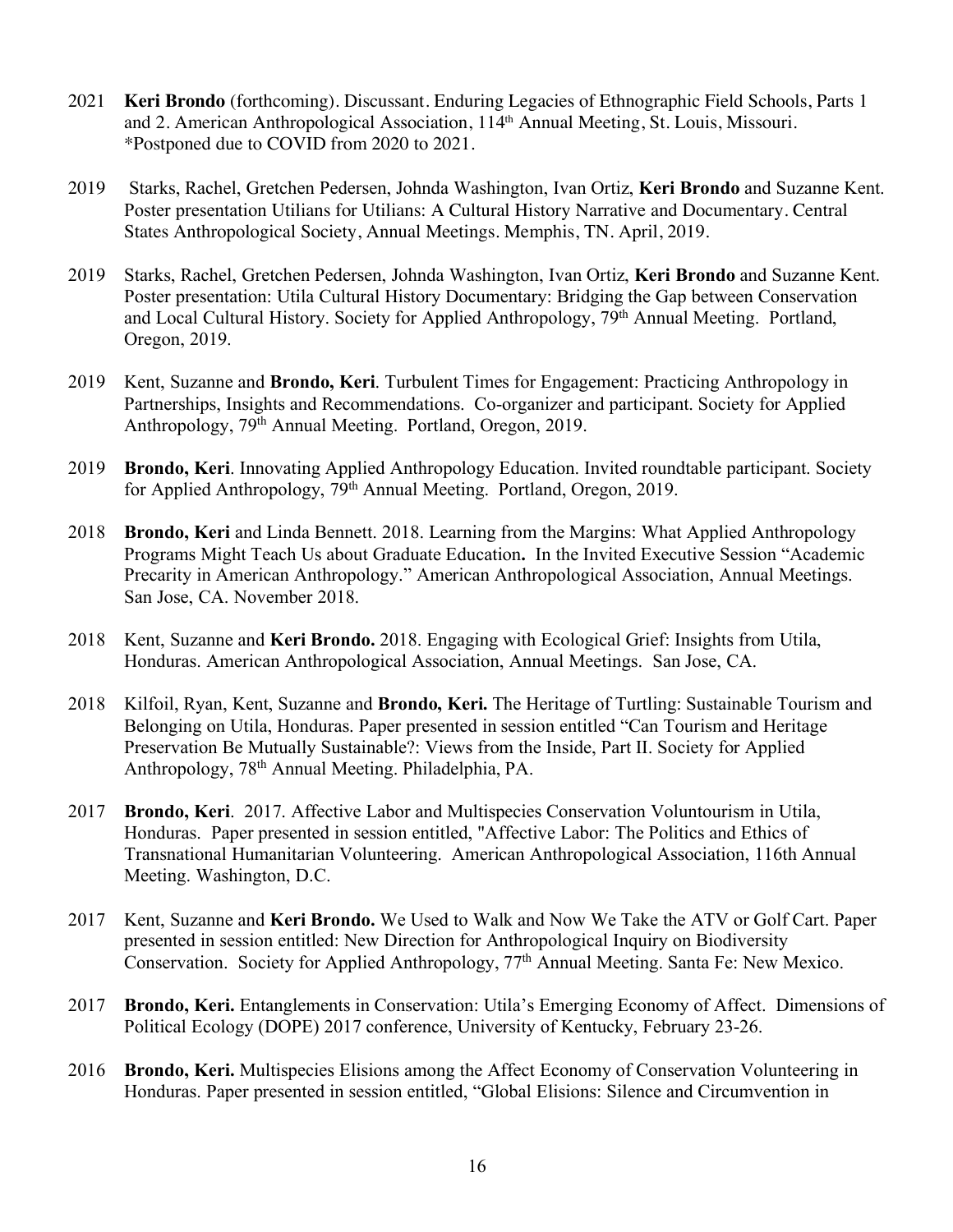Conservation and Development," organized by Annie Claus and Scott Freeman. American Anthropological Association, 115<sup>th</sup> Annual Meeting. Minneapolis, Minnesota.

- 2016 Daryl Stephens, Cheryl Smarr-Foster, **Keri Brondo**, Suzanne Kent. The Intersections of Voluntourism, Conservation and Livelihoods: Strengthening Approaches to Conservation in Utila, Honduras. American Anthropological Association, 115th Annual Meeting. Minneapolis, Minnesota.
- 2016 **Brondo, Keri.** Discussant for session "Engaging Anthropology for Inclusion and Equity: The sustaining impacts of Anne Ferguson's work and mentorship," organized by Rowenn Kalman and Michael Walker. American Anthropological Association, 115<sup>th</sup> Annual Meeting. Minneapolis, Minnesota.
- 2016 **Brondo, Keri**. Multispecies Boundary Contestation among the Affect Economy of Conservation Voluntourism in Honduras. Paper presented in session, "More-than-Human Part 1 Interspecies Intersections: Reframing Conflict and Coexistence," organized by Amanda Stronza and Rebecca Witter. Society for Applied Anthropology, 76<sup>th</sup> Annual Meeting. Vancouver, BC, Canada. March 29-April 2, 2016.
- 2016 **Brondo, Keri**, Arleen Hill and Suzanne Kent. Transforming Affective Labor into Collaborative Conservation in Voluntourism Exchanges on Utila, Honduras. Paper presented in COPAA session, "Intersections of Learning: Experience, Revelations and Transformative Education," organized by Patricia J. Hammer and Blakely Brooks. Society for Applied Anthropology, 76<sup>th</sup> Annual Meeting. Vancouver, BC, Canada. March 29- April 2, 2016.
- 2016 Risako Sakai, Jessica Stanley-Asselmeier, Megan Warren, Samuel Ryan Cruze, **Keri Brondo**, and Arleen Hill. Improving Outcomes for Conservation Voluntourism on the island of Utila, Honduras. Poster presentation at Society for Applied Anthropology, 76<sup>th</sup> Annual Meeting. Vancouver, BC, Canada. March 29- April 2, 2016.
- 2015 **Brondo, Keri**. Improving Outcomes in Conservation Voluntourism: Student Engagement in Honduran Protected Area Management. American Anthropological Association, 114th Annual Meeting. Denver, CO. November 18-22, 2015.

2015 Bennett, Linda, Barbara Ryklo-Bauer, and **Brondo, Keri**. Resources for Tenure and Promotion and Careers in Applied and Practicing Anthropology. Invited Keynote, Chair's Breakfast. American Anthropological Association, 114<sup>th</sup> Annual Meeting. Denver, CO. November 18-22, 2015.

- 2014 Kent, Suzanne and **Keri Vacanti Brondo**. Encounters in Collaborative Conservation and Development: Vountourism in Honduras' Island Communities. High Plains Society for Applied Anthropology. Denver, CO April 19, 2014.
- 2014 **Brondo, Keri**. A Dot on a Map: Model City Legislation, Tourism Land Grabs, and Garifuna Resistance in Honduras. Society for Applied Anthropology, 74<sup>th</sup> Annual Meeting. Albuquerque, NM. March 18-22, 2014.
- 2014 Simpson, Kyle and **Keri Brondo**. "All You Need is a Cane Pole": Public Fishing and Food Justice in Memphis, TN. Society for Applied Anthropology, 74<sup>th</sup> Annual Meeting. Albuquerque, NM. March 18-22, 2014.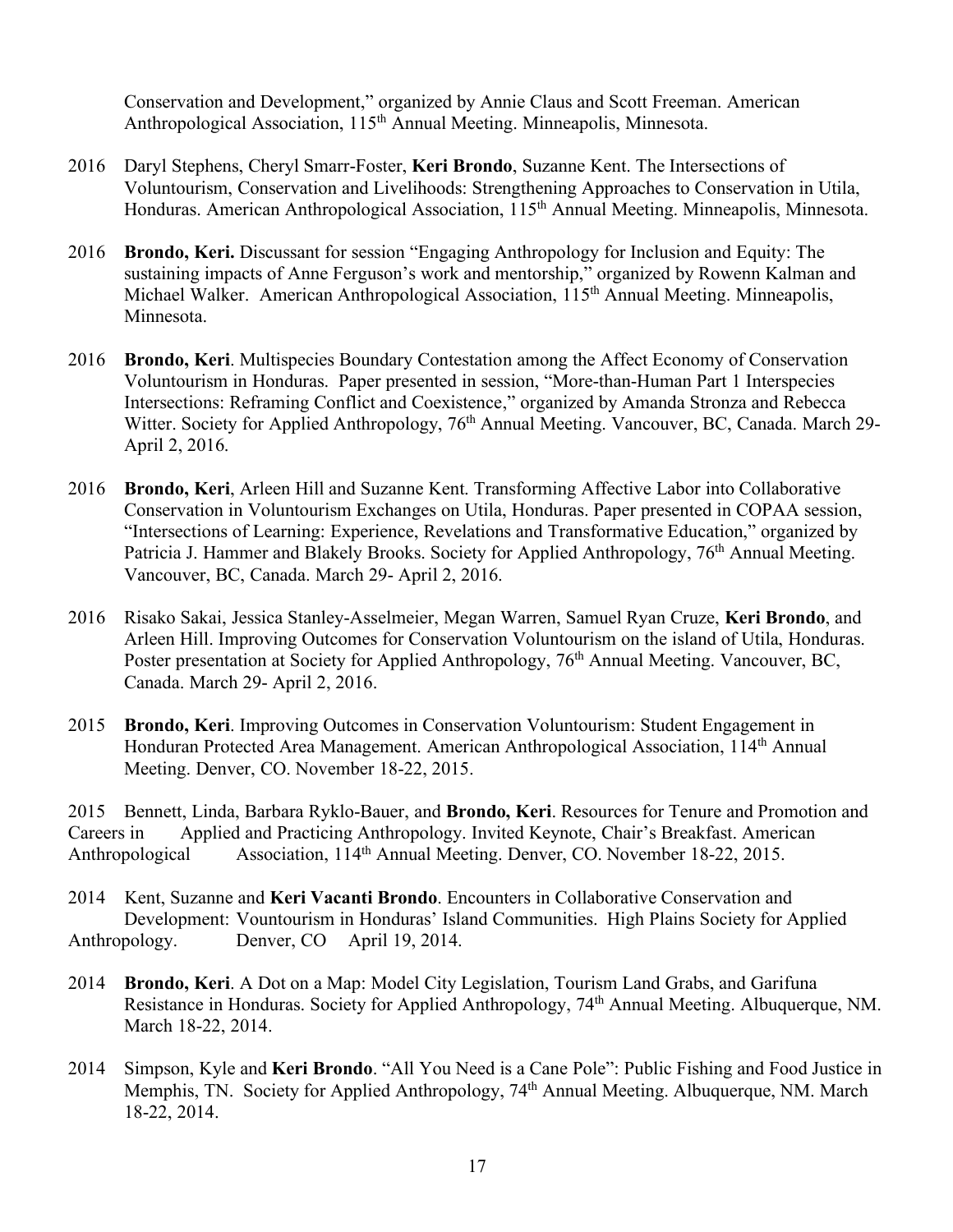- 2013 **Brondo, Keri Vacanti.** Invited Roundtable Participant. Getting to Zero Incidence of Sexual Harassment in the Discipline. American Anthropological Association, 112<sup>th</sup> Annual Meeting. Chicago, IL. November 20-24, 2013.
- 2013 **Brondo, Keri Vacanti** and Suzanne M. Kent. Encounters in Collaborative Conservation & Development: Resource Rights, Native Status, and Voluntourism in Honduras' Protected Areas. American Anthropological Association, 112<sup>th</sup> Annual Meeting. Chicago, IL. November 20-24, 2013.
- 2013 **Brondo, Keri Vacanti.** Of Mangroves and Money: Conservation, Voluntourism, and Island Tourism Development in Honduras. Society for Applied Anthropology, 73rd Annual Meetings. Denver, CO. March 19-23, 2013.
- 2012 **Brondo, Keri Vacanti.** Gender, "Land Grabs" and Afroindigenous Activism in Post-Coup Honduras. Executive Session "Remediating Cartographies of Erasure: Anthropology, Indigenous Epistemologies, and the Global Imaginary." American Anthropological Association, 111th Annual Meeting. San Francisco, CA. November 14-18, 2012.
- 2012 **Brondo, Keri Vacanti.** A Vacation of Mud, Blood, and Sweat: Voluntouring to Save the Swamper. Society for Applied Anthropology, 72nd Annual Meeting. Baltimore, MD. March 29-31, 2012.
- 2011 Scout Anglin, **Brondo, Keri Vacanti,** Matt Farr, Kevin Baune, Angela Helt, and Mia Murray. "It Will Be a Superhighway for Drugs and Crime!": Neighborhood Perceptions of Greenlines, "Urban Danger," and Transportation Alternatives in Memphis, TN. American Anthropological Association 110th Annual Meeting. Montreal, PQ, Canada. November 16-20, 2011.
- 2011 **Brondo, Keri Vacanti.** Invited roundtable participation for "The Changing Face of Anthropology: What it Means for Careers and for Departments," co-organized by Shirley Fiske and Linda Bennett. American Anthropological Association 110<sup>th</sup> Annual Meeting. Montreal, PO, Canada. November 16-20, 2011.
- 2010 Kathryn Hicks and **Keri Vacanti Brondo**. What's in the Air?: Uncertainty, Perceived Risk and Environmental Justice in Southwest Memphis. American Anthropological Association 109th Annual Meeting. New Orleans, LA. November 17-21, 2010.
- 2010 **Brondo, Keri**. Panel Presentation on Beltline Project. Strengthening Communities Initiative Summit. University of Memphis. October 22, 2010.
- 2010 Kathryn Hicks, **Keri Vacanti Brondo**, Robert Connolly, and Elizabeth Purkrabek. A PAR Approach

to Environmental Racism: Environmental Justice and Urban Ecology in Southwest Memphis. Society for Applied Anthropology, 70<sup>th</sup> Annual Meeting. Mérida, México. March 24-29, 2010.

2009 **Brondo, Keri Vacanti**. COSWA Survey Report Presentation: Academic and Work Climates, Gender and the Status of Academic and Practicing Anthropologists. American Anthropological Association, 108th Annual Meeting. Philadelphia, PA. December 2-6, 2009.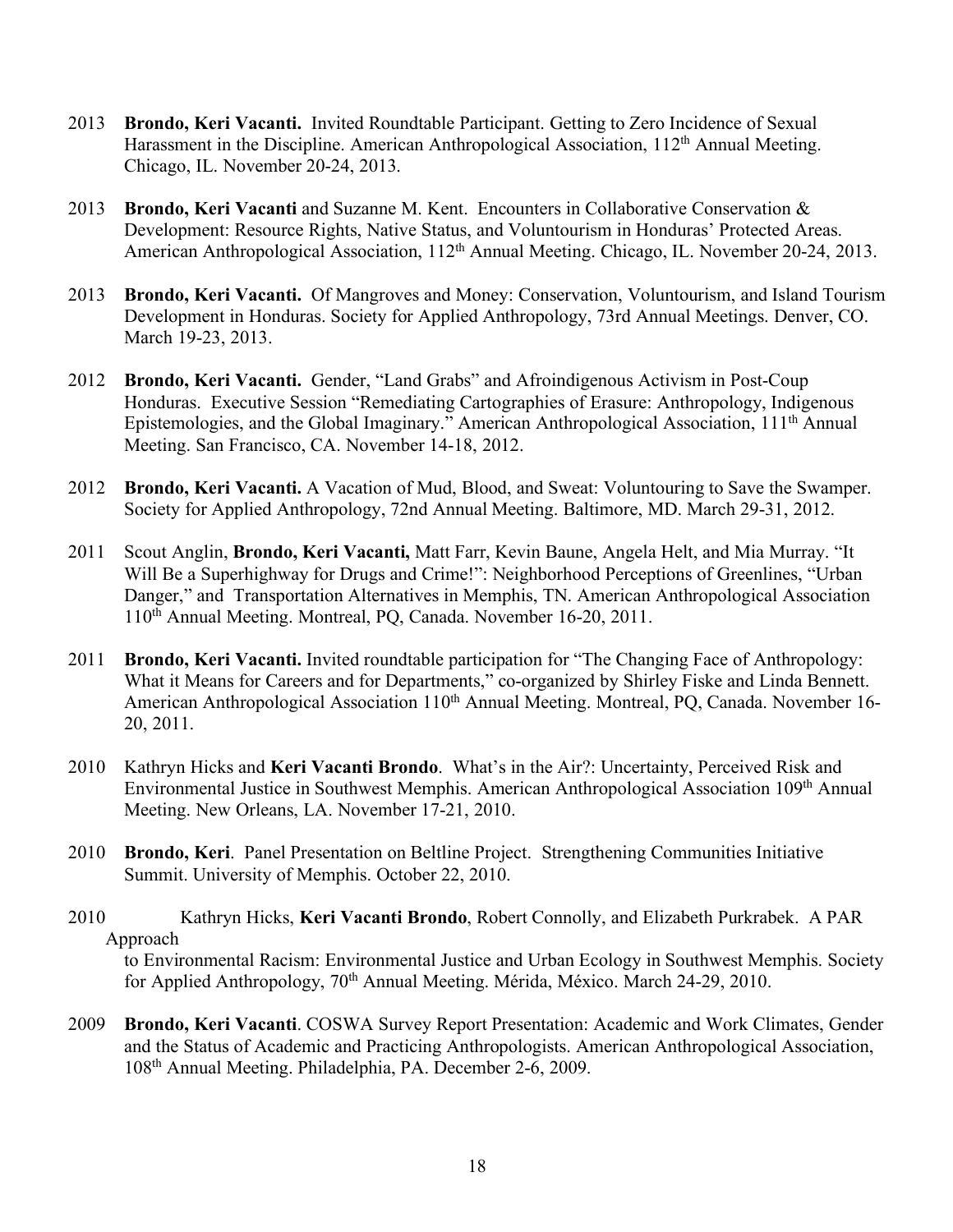- 2009 **Brondo, Keri Vacanti**. When Mestizo Becomes (Like) Indio, or is it Garífuna?: Negotiating Afroindigeneity and 'Making Place' on Honduras' North Coast. American Anthropological Association, 108th Annual Meeting. Philadelphia, PA. December 2-6, 2009.
- 2009 **Brondo, Keri Vacanti** and Natalie Bown. Challenges to Ecotourism as a Conservation Tool in Honduras' Cayos Cochinos Marine Protected Area. Paper presented in session entitled, "Can Tourism Promote Conservation of Endangered Species and Ecosystems?" Society for Applied Anthropology, 69th Annual Meetings. Santa Fe, NM. March 17-21, 2009.
- 2009 Bown, Natalie and **Keri Vacanti Brondo**. Garifuna Indigeneity and Territorial Rights in the Cayos Cochinos, Marine Protected Area. Paper Presented in session entitled, "Conservation Conflicts and the Politics of Identity Part 2." Society for Applied Anthropology, 69th Annual Meeting. Santa Fe, NM. March 17-21, 2009.
- 2009 **Brondo, Keri**, Katherine Lambert-Pennington, Andrew Mrkva, and Samantha Gibbs. "Coalition of Trust" or 'Trust Me, I know What's Best': When Southern Progressivism Meets PAR." Paper presented in session entitled, "Shouting Out, Standing Up: Community Voices and Urban Community Development, Part 1." Society for Applied Anthropology, 69th Annual Meeting. Santa Fe, NM. March 17-21, 2009.
- 2009 Connolly, Robert P. and **Keri Brondo.** "Exploring the "Mississippi Model" of Faith Based (Episcopal) Medical Missions to Panama." Paper Presented in session entitled, "Developing Community/Development People: Intersections of Faith and Development in Local-Global Contexts, Part 2." Society for Applied Anthropology, 69th Annual Meeting. Santa Fe, NM. March 17-21, 2009.
- 2008 **Brondo, Keri Vacanti**. Protecting Garifuna Territory?: Rights, Roots and Resource Control in Honduras' Cayos Cochinos Marine Protected Area. Paper presented in session entitled, "Recent Perspectives on Ecotourism." American Anthropological Association, 107<sup>th</sup> Annual Meeting. San Francisco, CA. November 19-23, 2008.
- 2008 **Brondo, Keri Vacanti**, Carrie Gibson, Jennifer Graham, and Andrew Mrkva. "Growing Community: Encouraging Stakeholder Collaboration in Community Building Initiatives." Paper presented in session entitled, "Engaged Scholarship in Memphis: Current Collaborations and Future Directions for Urban-Serving Universities." Society for Applied Anthropology, 68th Annual Meeting. Memphis, TN. March 25-29, 2008.
- 2008 **Brondo, Keri Vacanti**. "''Tooling Up' for Interdisciplinary Research in Organizational Settings." Paper presented in session entitled, "The Scholar-Practitioner in Organizational Settings." Society for Applied Anthropology, 68th Annual Meeting. Memphis, TN. March 25-29, 2008. SfAA Podcast [Online] Available: http://sfaapodcasts.net/2008/05/02/the-scholar-practitionerin-organizational-settings.
- 2007 **Brondo, Keri**. Gender, Work and Family in Anthropology: An Overview. American Anthropological Association, 106th Annual Meeting. Washington, D.C. November 28-December 2, 2007.
- 2007 **Brondo, Keri** and Natalie Bown. Conceptualizing Garifuna Community in the Cayos Cochinos Marine Protected Area. Society for Applied Anthropology, 67th Annual Meeting. Tampa, FL. March 28-31, 2007.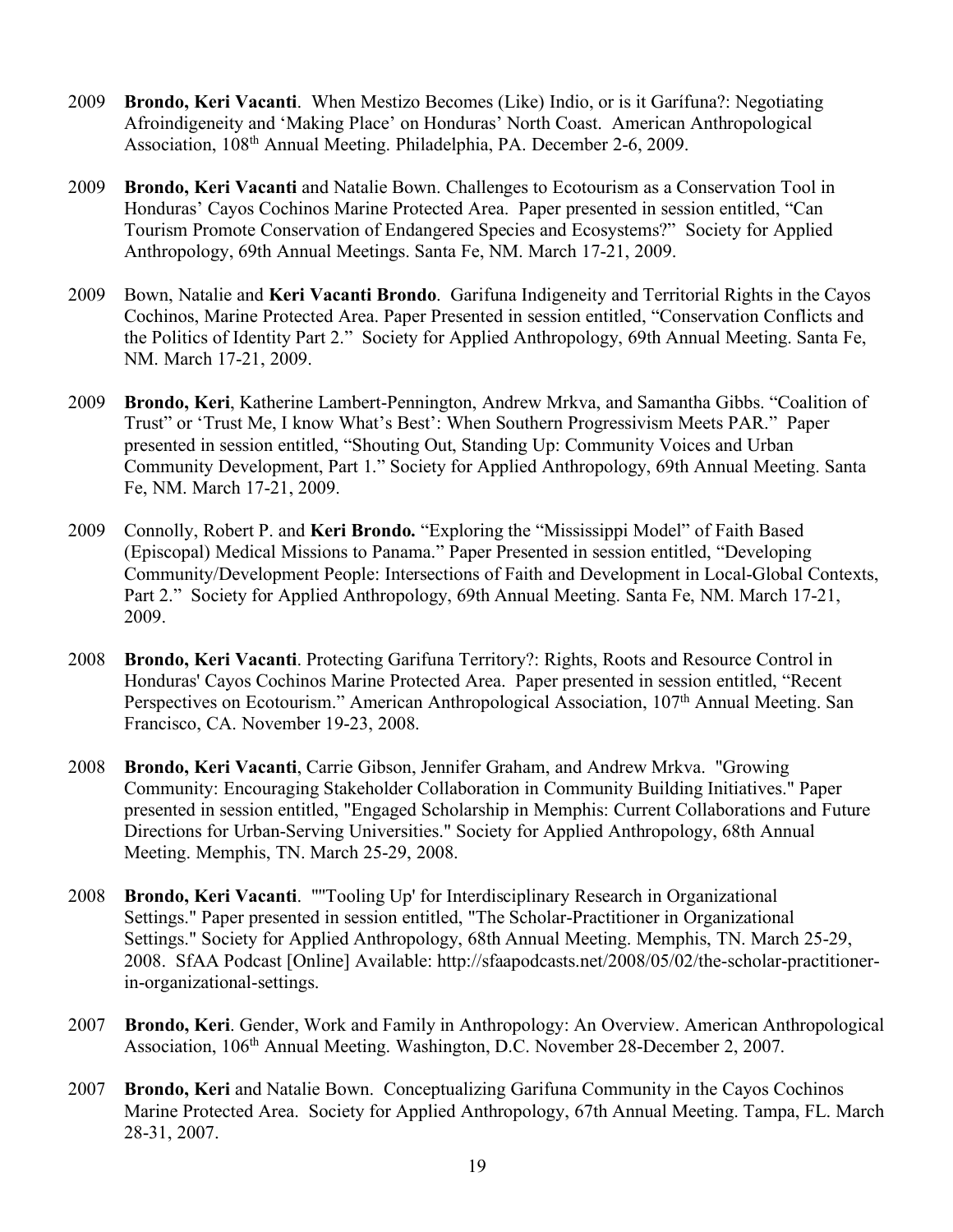- 2007 **Brondo, Keri**, Marietta Baba, Inez Adams, Christine LaBond, Kate Patch, and Maria Raviele. Rethinking Moral Economy in the American Rustbelt where Only the Resourceful Survive. Society for Applied Anthropology, 67th Annual Meeting. Tampa, FL. March 28-31, 2007.
- 2006 **Brondo, Keri**. Positioning Identity: Negotiating Garifuna Indigeneity for Land Rights on Honduras' North Coast. Paper presented in the session "Dangerous Intersections of Indigeneity in Latin America." American Anthropological Association, 105<sup>th</sup> Annual Meeting. San Jose, CA. November 19, 2006.
- 2006 Baba, Marietta and **Keri Brondo**. Lansing Grand River Assembly Plant in Context: Historical, Geographical, and Cultural Factors." Part of "Manufacturing Success in a High Wage, Employment Security Environment. 13th National Labor-Management Conference. Federal Mediation and Conciliation Service. August 16-18, 2006.
- 2006 **Brondo, Keri** and Marietta Baba. The Invasion of the Job Snatchers: Moral Pollution and the Dialectics of Place. Paper presented in the Invited Session: The Moral Sources of Competitiveness. Society for Applied Anthropology, 66th Annual Meeting. Vancouver, BC, Canada. March 28-April 2, 2006.
- 2005 **Brondo, Keri** and Marietta Baba. Women at Work: A Critical Retrospective and a Look Ahead. Part of the Committee on Status of Women in Anthropology's invited session: Women and Work: Contributions from the Four Fields of Anthropology. American Anthropological Association, 104<sup>th</sup> Annual Meeting. Washington, D.C. December 1-4, 2005.
- 2005 **Brondo, Keri** and Marietta L. Baba. Fertile Ground: Homegrown Loyalty Makes for Globally Competitive Industry. Ethnographic Praxis in Industry Conference. Redmond, WA. November 14-15, 2005.
- 2005 Baba, Marietta and **Keri Brondo**. The Farm Family in the Factory: 21st Century Manufacturing Goes Retro. The Second All Russian Scientific Conference on "The History of OAO AVTOVAZ: Lessons, Problems, and the Present. Togliatti State University, OAO AVTOVAZ. October 27, 2005.
- 2005 **Brondo, Keri**. Whose Ancestral Territories?: Gender, Land, and Sea in Honduras' Garifuna Communities," Panel entitled: "The Heritage of Neoliberalism: Gender Inequalities in Environment, Agriculture, and Health Resources. Society for Applied Anthropology, 65th Annual Meeting. Santa Fe, NM. April 5-10, 2005.
- 2004 **Brondo, Keri** and Marietta L. Baba. The Farm Family in the Factory: 21st Century Manufacturing Goes Retro. American Anthropological Association, 103rd Annual Meeting. San Francisco, CA. November 17-21, 2004 (Session was cancelled due to a hotel labor dispute).
- 2004 **Brondo, Keri**. Envisioning Garífuna land struggles and living feminist methodology. Inter-Actions: Transcending Barriers through Feminist Visions. Feminist Research Group. May 8, 2004.
- 2004 Baba, Marietta L. and **Brondo, Keri.** The Big Farm Family in Lansing Grand River Assembly Plant. Co-presented with Dr. Marietta Baba. Not Ready for Prime Time Lecture Series, Eli Broad Business School, Michigan State University. April 16, 2004.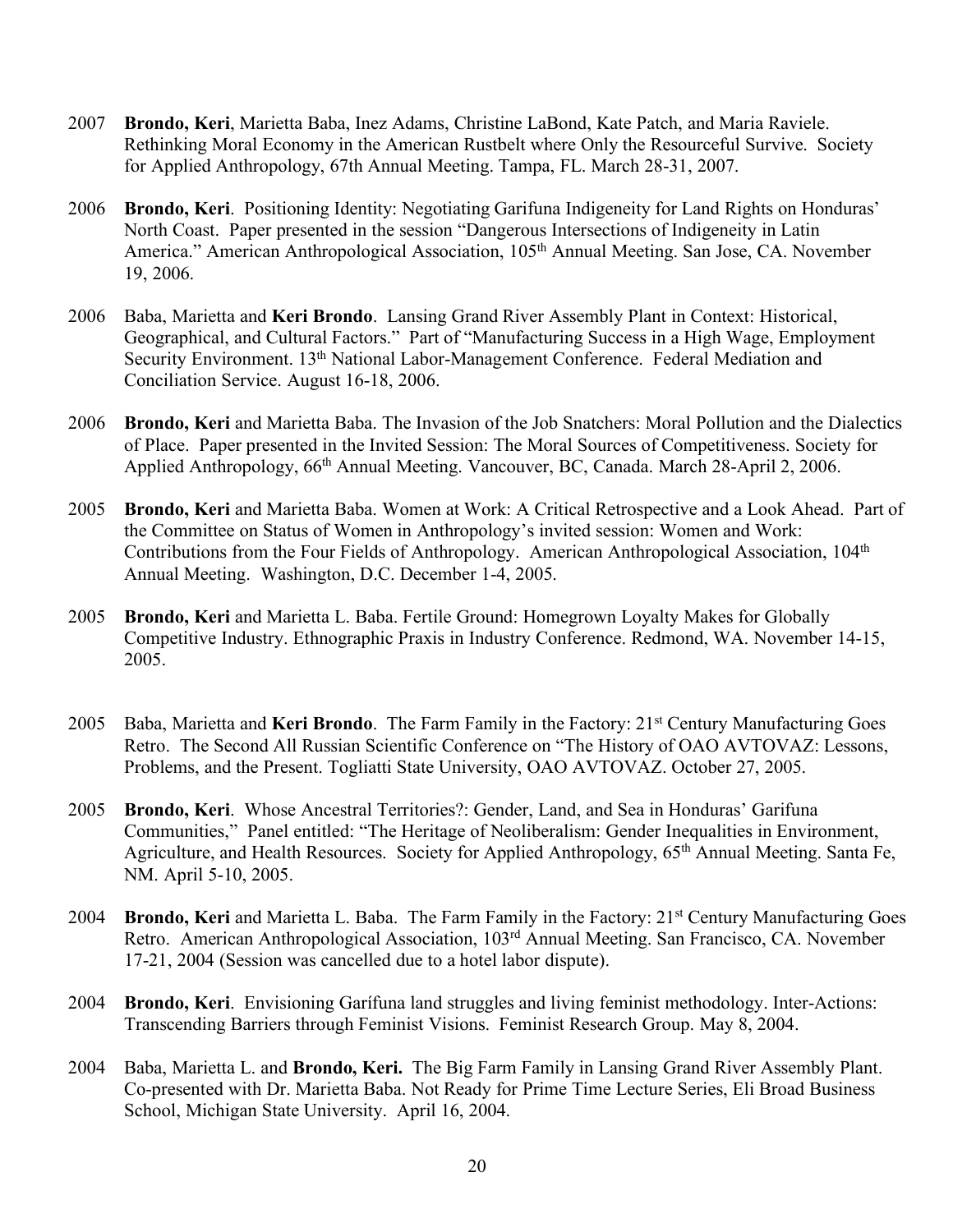- 2003 **Brondo, Keri**. What's Truth Got to Do With It?: Constructing Garífuna History and the Struggle for Land. Charla. Center for Latin American and Caribbean Studies, Michigan State University. Nov. 11, 2003.
- 2003 **Brondo, Keri**. What it Means to Be Garífuna: Linking Identity Construction to "Appropriate" Development. Invited Session Entitled, "Crafting Peace and Prosperity Through International Development: The 50-Year "Crash" And the Reconstruction of Discourse, Theory and Practice." American Anthropological Association, 102<sup>nd</sup> Annual Meeting. Atlanta, GA. November 19, 2003.
- 1999 **Brondo, Keri**. A Maid's Worldview: Domestic Workers in Guatemala City. Society for Applied Anthropology Annual Meeting. April 1999.

#### **Guest Lectures and Campus Workshops**

- 2016 **Brondo, Keri.** Gender and Careers in Anthropology. Guest Lecture for Anthropology 7984: Proseminar. University of Memphis.
- 2016 **Brondo, Keri.** Currents in Honduras. Guest Lecture for Anthropology 3200: Peoples and Cultures.
- 2015 **Brondo, Keri.** Gender, Sexual Harassment, and Practicing Anthropology. Guest Lecture for Anthropology 7984: Proseminar. University of Memphis.
- 2015 **Brondo, Keri.** Academic Book Publishing in the Humanities, Social Sciences and Natural Sciences. College of Arts & Sciences Faculty Workshop. University of Memphis. October 23, 2015.

2015 **Brondo, Keri**. Doing Good for Whom?: Conservation Voluntourism in Honduras' Marine Protected Areas. MOCH Brown Bag Series. October 15, 2015.

- 2012 **Brondo, Keri**. Roots, Rights, and Belonging: Gender, Indigeneity and Territorial Rights under Conservation and Development. Anthropology 4/6520: Health, Culture, and Environmental Justice. April 23, 2012.
- 2010 **Brondo, Keri**. Indigeneity and Land Rights on Honduras' North Coast. Anthropology 4/ 6991: Human Rights and Social Movements. December 2, 2010.
- 2010 **Brondo, Keri**. Sustainability and Social Justice: Contested Resources in Honduras' Garifuna Communities. Guest Lecture for Anthropology 7255: Applied Anthropology and Development. November 10, 2010.
- 2010 **Brondo, Keri.** Garifuna Identity, Territorial Struggles, and Cultural Survival. Guest Lecture for Anthropology 4/6120: Africa's New World Communities. September 23, 2010.
- 2009 **Brondo, Keri**. What it Means to Be Garifuna: Identity Politics and Territorial Struggles in Honduras. Guest Lecture for Anthropology 4/6416 Culture, Identity, and Power. November 2, 2009.
- 2009 **Brondo, Keri**. Approaching Ethnography, Recognizing Partiality. Guest Lecture for Anthropology 7078: Methods in Anthropology. October 13, 2009.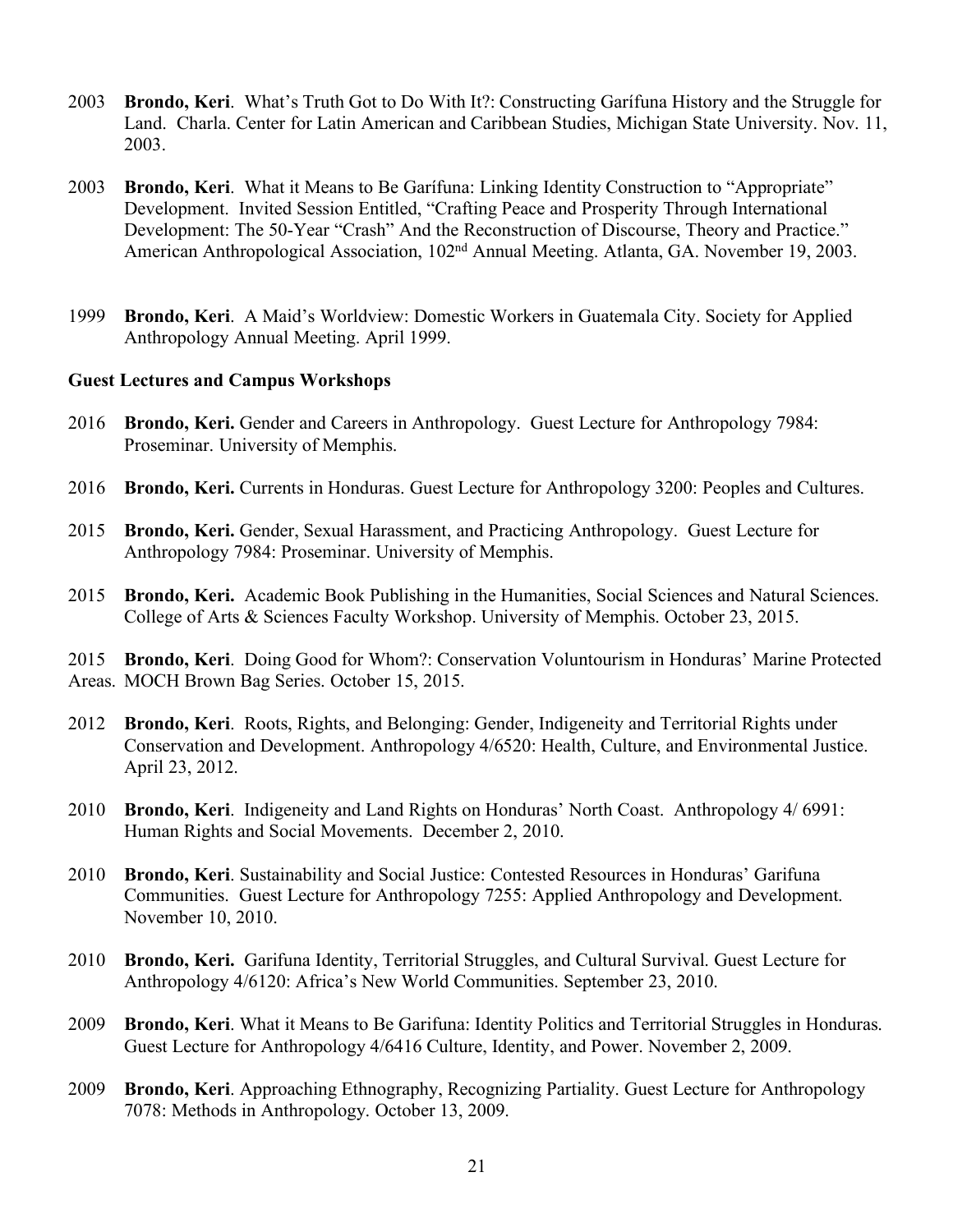- 2008 **Brondo, Keri**. Positioning Identity, Negotiating Indigeneity for Land Rights on Honduras' North Coast. Anthropology 4/ 6991: Human Rights and Social Movements. November 6, 2008.
- 2008 **Brondo, Keri**. Approaching Ethnography, Recognizing Partiality. Guest Lecture for Anthropology 7078: Methods in Anthropology. October, 2008.
- 2004-2007 **Brondo, Keri**. Families in the Field. Invited speaker for Anthropology methods courses and workshops to discuss research with children. (Six presentations on topic).

## **TEACHING EXPERIENCE**

Courses Taught \**indicates teaching prior to UofM* Conservation, Culture, and Environmental Change (ANTH 4991/6991) Honors Forum: Tigers Without Border (UNHP 1100) Seminar in International Studies (INST 4601) Gender and Environment (ANTH/ESCI 4/6990) (with Dr. Arleen Hill) Globalization, Development, and Culture (ANTH 7200) Nature, Culture, and Environmental Education (UNHP 1100) Cultural History of American Communities (ANTH 3282) Introduction to Cultural Anthropology (ANTH 1200) \*Taught for TN Governor's School of International Studies \*Fresh Connections with POLS "War and Peace" \*Fresh Connections with Theatre Dept "World as Stage" Urban Anthropology (ANTH 4411/6611) Culture and Consumerism (ANTH 4990/6990) Anthropology of Tourism (ANTH 4413/6413) Contemporary Anthropological Theory and Method (ANTH 4065) Cultural Perspectives on the Environment (ANTH 4413/6413) Applied Anthropology and Development (ANTH 7255) \*Gender, Justice, and Environmental Change, Theory (Interdisciplinary Studies – 4/6-level) \*Gender, Justice, and Environmental Change, Methods (Interdisciplinary Studies – 4/6-level) \*Society and the Individual (Interdisciplinary Studies, 200-level) \*Introduction to Anthropology (Anthropology 200-level) \*Culture, Resources, and Power (Anthropology 400-level)

#### **STUDENT ADVISING/MENTORING**

#### **Doctoral Student Committees**

2013-2017 Zebulan Wallace, Geography

#### **Master Graduate Committees**

| 2020      | Vanessa Waites       |          |
|-----------|----------------------|----------|
| 2020      | <b>Mary Carnes</b>   | (Chair)  |
| 2020      | Ryan Demato          | (Chair)  |
| 2019-2020 | Joshua Swiatek       | (Member) |
| 2019-2020 | Chris Cosby          | (Chair)  |
| 2019      | Lexie Wade           | (Member) |
| 2018-2019 | <b>Rachel Starks</b> | (Chair)  |
| 2017      | Ryan Kilfoil         | (Chair)  |
| 2017-2019 | Jayne Isbell         | (Member) |
| 2017-2019 | Stephen Paff         | (Chair)  |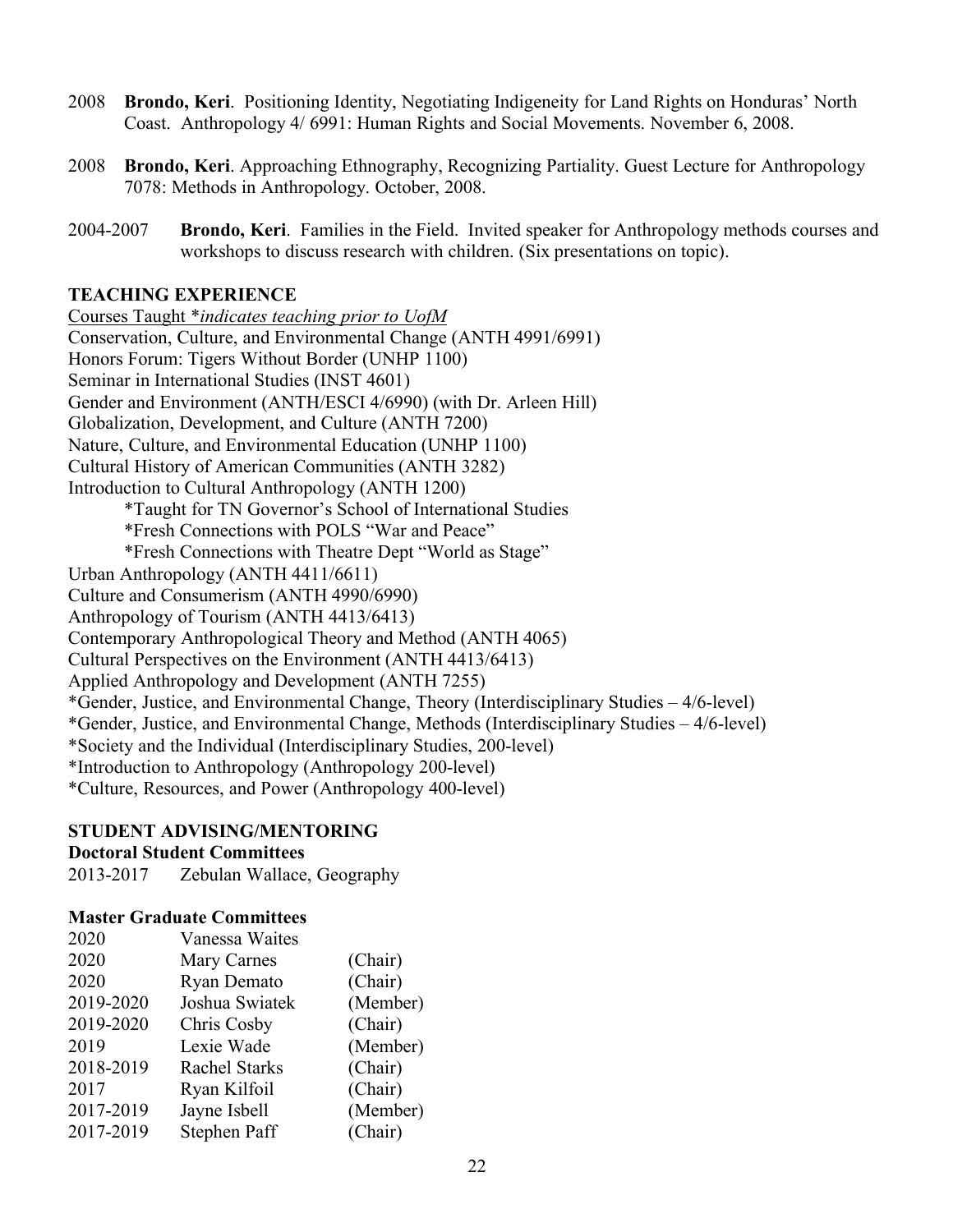| 2017-2018                  | Hannah Clevenger              | (Member, Chair 2018)                                               |
|----------------------------|-------------------------------|--------------------------------------------------------------------|
| 2017-2018                  | Hannah Early                  | (Member)                                                           |
| 2016-2018                  | Nadine Mclean                 | (Chair)                                                            |
| 2015-2017                  | Trish Tobbe                   | (Member)                                                           |
| 2015-2017                  | Risako Sakai                  | (Chair)                                                            |
| 2015-2016                  | Caleb Klipowicz               | (Member)                                                           |
| 2014-2016                  | Kody Kirby                    | (Member)                                                           |
| 2014-2016                  | Deanna Stark                  | (Member)                                                           |
| 2014-2015                  | <b>Steve Payne</b>            | (Member)                                                           |
| 2014-2015                  | Kevin Newton                  | (Chair)                                                            |
| 2013-2016                  | Megan Warren, Geography       | (Member)                                                           |
| 2013-2015                  | Kay Zagrondy                  | (Member)                                                           |
| 2013-2015                  | Kyle Simpson                  | (Chair)                                                            |
| 2012-2016                  | Marie Dennan                  | (Member)                                                           |
| 2012-2014                  | Sanne Roijmans                | (Chair)                                                            |
| 2012-2014                  | April Steele                  | (Member)                                                           |
| 2012-2014                  | Kenneth Latta                 | (Chair)                                                            |
| 2012-2014                  | K. Cole Bradley               | (Chair)                                                            |
| 2012-2014                  | Lynda Suhajdova, Architecture | (Member)                                                           |
| 2012-2014                  | <b>Theodore Davies</b>        | (Member)                                                           |
| 2011-2014                  | Anna Gattuso                  | (Member)                                                           |
| 2011-2014                  | Sarah Rich                    | (Chair)                                                            |
| 2010-2012                  | Elizabeth McGee               | (Member)                                                           |
| 2010-2012                  | Angela Helt                   | (Member)                                                           |
| 2010-2012                  | Kevin Baune                   | (Member)                                                           |
| 2010-2012                  | Alan Swistak                  | (Member)                                                           |
| 2009-2012                  |                               |                                                                    |
|                            | <b>Whitney Maxwell</b>        | (Member)                                                           |
| 2009-2011                  | <b>Amy Santee</b>             | (Member)                                                           |
| 2009-2011                  | Sarah Bogdewiecz              | (Member)                                                           |
| 2009-2011                  | Natalye Tate                  | (Co-Chair)                                                         |
| 2009-2011                  | Laura Anglin                  | (Chair)                                                            |
| 2008-2010                  | Samantha Gibbs                | (Co-Chair)                                                         |
| 2008-2010                  | Julie Pfromm                  | (Chair)                                                            |
| 2007-2009                  | Jennifer Graham               | (Co-Chair)                                                         |
| 2007-2009                  | Crystal Hall                  | (Chair)                                                            |
| 2007-2009                  | Andrew Mrkva                  | (Co-Chair)                                                         |
| 2007-2009                  | Carrie Gibson                 | (Member)                                                           |
| 2007-2009                  | Harmony Farner                | (Member)                                                           |
| <b>Practica Supervisor</b> |                               | Agency                                                             |
| 2021                       | Ryan Demato                   | <b>Guiding Star</b>                                                |
| 2020                       | Chris Cosby                   | Bay Islands Conservation Association                               |
| 2019                       | <b>Rachel Starks</b>          | Southern Alliance for Clean Energy                                 |
| 2019                       | Ryan Kilfoil                  | East Hampton Community Library                                     |
| 2018-2019                  | Stephen Paff                  | Indicia Consulting, LLC                                            |
| 2016-2017                  | Risako Sakai                  | Centre de Recherches Insulaires et Observatoire de l'Environnement |
| 2015-2016                  | Deanna Stark                  | ALSAC/St. Jude                                                     |
| 2014-2015                  | Kyle Simpson                  | The Nature Conservancy                                             |
| 2014-2015                  | Kevin Newton                  | Southern Growth Studio                                             |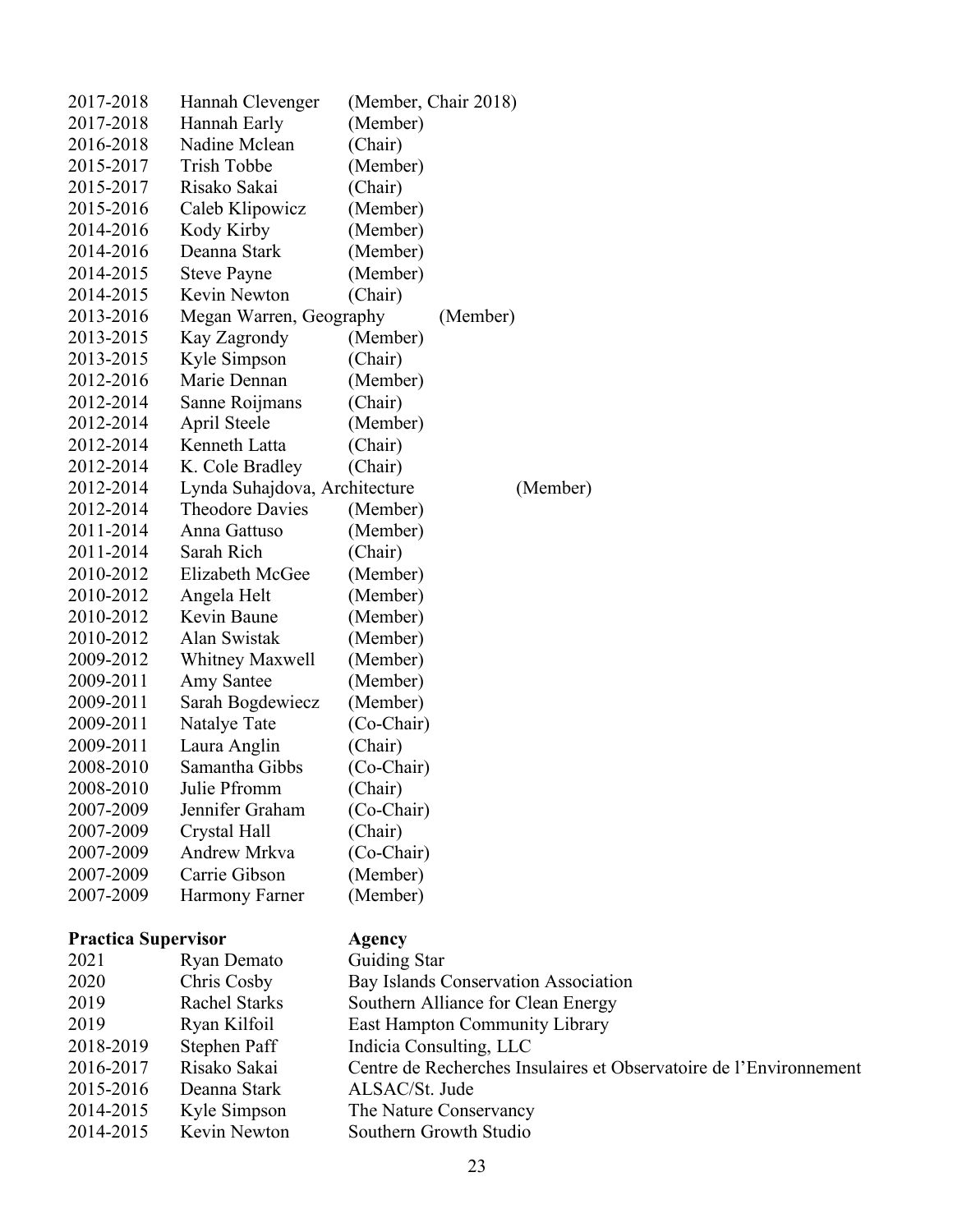| 2014-2015 | Sanne Roijmans | Southern Growth Studio                                         |
|-----------|----------------|----------------------------------------------------------------|
| 2013-2014 | Kenneth Latta  | GrowMemphis                                                    |
| 2013-2014 | Cole Bradley   | FedEx                                                          |
| 2012-2013 | Sarah Rich     | Shelby Farms Park Conservancy and South Memphis Farmers Market |
| 2010-2011 | Mia Murray     | City of Memphis Housing and Community Development              |
| 2010-2011 | Laura Anglin   | <b>Shelby Farms Park Conservancy</b>                           |
| 2009-2010 | Julie Pfromm   | Girls Inc. of Memphis                                          |
| 2009-2010 | Jenn Graham    | Strengthening Communities Grant Initiative                     |
| 2008-2009 | Crystal Hall   | Workers Interfaith Network                                     |
| 2008-2009 | Andrew Mrkva   | Jacob's Ladder Community Development Corporation               |

# **Internships Arranged and Supervised**

| 2016      |                                           | Richard Hoffsommer Assistant to the Secretary General in Medellin, Colombia |
|-----------|-------------------------------------------|-----------------------------------------------------------------------------|
| 2016      | Aalyiah Nicholson                         | <b>Operation Broken Silence</b>                                             |
| 2011      | Anna Gattuso                              | <b>UoM Campus Sustainability Office</b>                                     |
| 2011      | Kelly (Cole) Bradley Habitat for Humanity |                                                                             |
| 2010      | Kathryn King                              | Smithsonian                                                                 |
| 2009      | Gwendolyn Wilson                          | <b>Grow Memphis</b>                                                         |
| 2007-2008 | Michael Gaither                           | NuVasive                                                                    |

## **University of Memphis Service**

| 2020      | MA Graduate Assistantship Working Group. University of Memphis                                                                                                                                                                                                                                                                                                                 |
|-----------|--------------------------------------------------------------------------------------------------------------------------------------------------------------------------------------------------------------------------------------------------------------------------------------------------------------------------------------------------------------------------------|
| 2019      | Member, Honors Strategic Planning Committee. Helen Hardin Honor College.                                                                                                                                                                                                                                                                                                       |
| 2017      | Member, Instructor Search Committee. Department of Anthropology.                                                                                                                                                                                                                                                                                                               |
| 2016-2017 | Advisor, Model UN Student Association                                                                                                                                                                                                                                                                                                                                          |
| 2016-2018 | Member, Environmental Studies Concentration Curriculum Development Committee,                                                                                                                                                                                                                                                                                                  |
|           | Department of Earth Sciences                                                                                                                                                                                                                                                                                                                                                   |
| 2016      | Abstract Reviewer, National Conference of Undergraduate Research.                                                                                                                                                                                                                                                                                                              |
| 2016      | Reviewer, Graduate Student Travel Award for International Research in the Humanities,                                                                                                                                                                                                                                                                                          |
|           | MOCH, Study Abroad and International Studies                                                                                                                                                                                                                                                                                                                                   |
| 2016      | Reviewer, International Travel Award for Undergraduate-Faculty Research, Study Abroad                                                                                                                                                                                                                                                                                          |
|           | and International Studies                                                                                                                                                                                                                                                                                                                                                      |
| 2016      | Reviewer, Memphis in May International Studies Scholarship, College of Arts and Science                                                                                                                                                                                                                                                                                        |
| 2016      | Reviewer, Boren Scholarship Committee, Study Abroad                                                                                                                                                                                                                                                                                                                            |
| 2016      | Member, Instructor Search Committee. Department of Anthropology.                                                                                                                                                                                                                                                                                                               |
| 2015      | Chair, Search Committee for City and Regional Planning                                                                                                                                                                                                                                                                                                                         |
| 2015-2018 | Member, Undergraduate Curriculum Committee, College of Arts and Sciences                                                                                                                                                                                                                                                                                                       |
| 2015-2016 | Secretary, Tenure and Promotion Committee, College of Arts and Sciences                                                                                                                                                                                                                                                                                                        |
| 2015-2017 | Chair, Department of Anthropology Tenure and Promotion Committee                                                                                                                                                                                                                                                                                                               |
| 2015      | Committee Member, Proposal Development for PhD in Urban Studies                                                                                                                                                                                                                                                                                                                |
| 2014-2015 | Environmental Justice Conference Planning Committee.                                                                                                                                                                                                                                                                                                                           |
| 2014-2017 | Co-Chair, Gender and Environment Research Interest Group, Center for Research on Women                                                                                                                                                                                                                                                                                         |
| 2013-2014 | Reviewer for Engaged Scholarship Conference Travel Fund.                                                                                                                                                                                                                                                                                                                       |
| 2013-2015 | Reviewer for Housing and Community Development Fellowships.                                                                                                                                                                                                                                                                                                                    |
| 2013      | Co-Chair, Globalization and Development Faculty Search Committee. Department of                                                                                                                                                                                                                                                                                                |
|           | Anthropology                                                                                                                                                                                                                                                                                                                                                                   |
| 2012-2015 | Graduate Program Coordinator. Department of Anthropology.                                                                                                                                                                                                                                                                                                                      |
| 0.10.015  | $\mathcal{L}$ $\mathcal{L}$ $\mathcal{L}$ $\mathcal{L}$ $\mathcal{L}$ $\mathcal{L}$ $\mathcal{L}$ $\mathcal{L}$ $\mathcal{L}$ $\mathcal{L}$ $\mathcal{L}$ $\mathcal{L}$ $\mathcal{L}$ $\mathcal{L}$ $\mathcal{L}$ $\mathcal{L}$ $\mathcal{L}$ $\mathcal{L}$ $\mathcal{L}$ $\mathcal{L}$ $\mathcal{L}$ $\mathcal{L}$ $\mathcal{L}$ $\mathcal{L}$ $\mathcal{$<br>$\sim$ 1 $\sim$ |

2012-2015 Departmental Representative for College of Arts and Sciences Graduate Council.